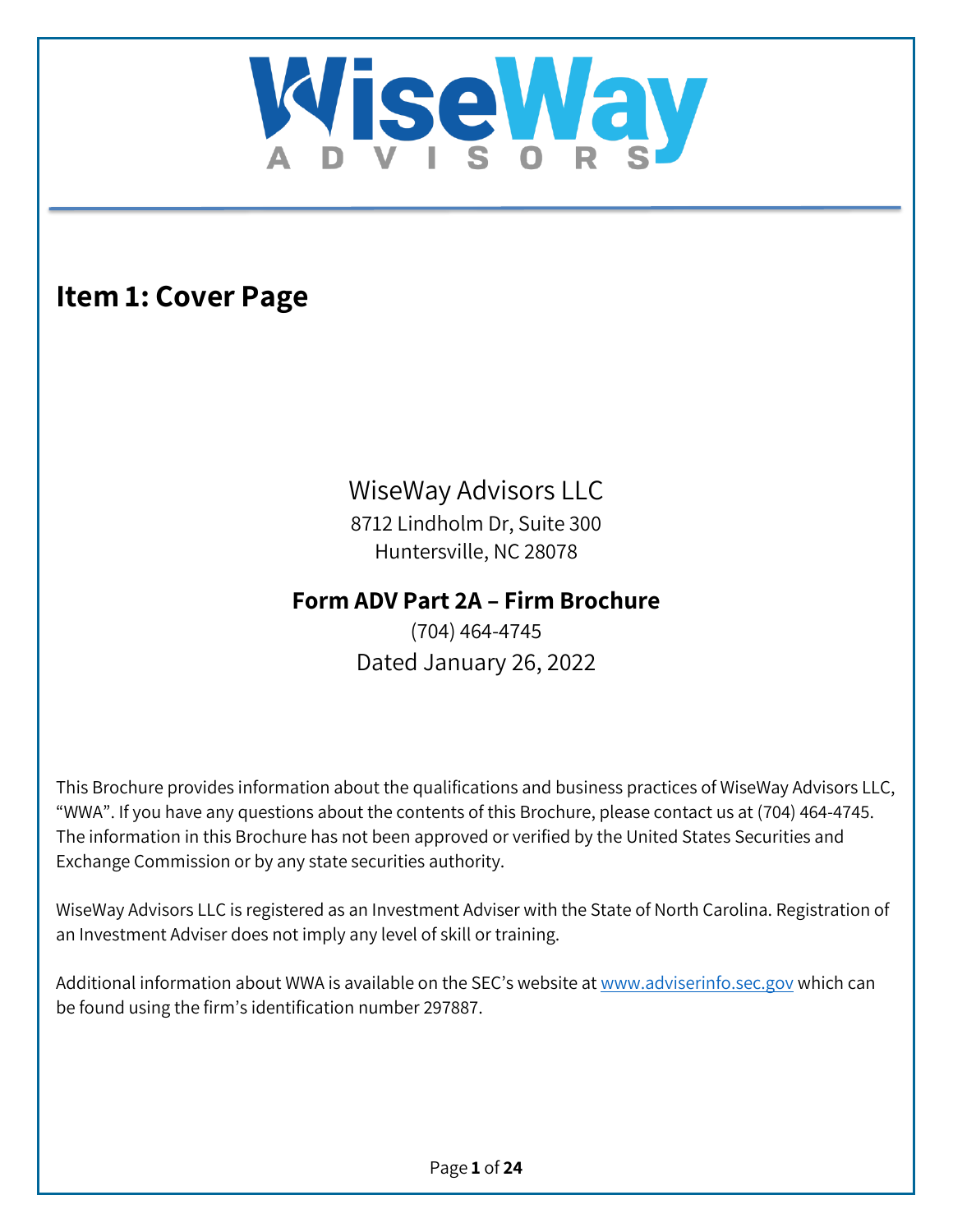# <span id="page-1-0"></span>**Item 2: Material Changes**

The last update of this brochure was filed on May 26, 2021. The following changes have been made to this version of the Disclosure Brochure:

| Item 4 | Updated Regulatory Assets Under Management<br>Updated the service description for "Tax Preparation and Tax Planning"<br>Added the service "Wealth Management" and removed "Financial Planning" and "Investment"<br>Advisory" services |
|--------|---------------------------------------------------------------------------------------------------------------------------------------------------------------------------------------------------------------------------------------|
| Item 5 | Updated language for "Tax Preparation and Tax Planning" fees<br>Added fees for the service "Wealth Management" and removed "Financial Planning" and<br>"Investment Advisory" fees                                                     |
| Item 8 | Updated description of Methods of Analysis                                                                                                                                                                                            |

# **Future Changes**

From time to time, we may amend this Disclosure Brochure to reflect changes in our business practices, changes in regulations and routine annual updates as required by the securities regulators. This complete Disclosure Brochure or a Summary of Material Changes shall be provided to each Client annually and if a material change occurs in the business practices of WiseWay Advisors LLC.

At any time, you may view the current Disclosure Brochure online at the SEC's Investment Adviser Public Disclosure website at [http://www.adviserinfo.sec.gov](http://www.adviserinfo.sec.gov/) by searching for our firm name or by our CRD number 297887.

<span id="page-1-1"></span>You may also request a copy of this Disclosure Brochure at any time, by contacting us at (704) 464-4745.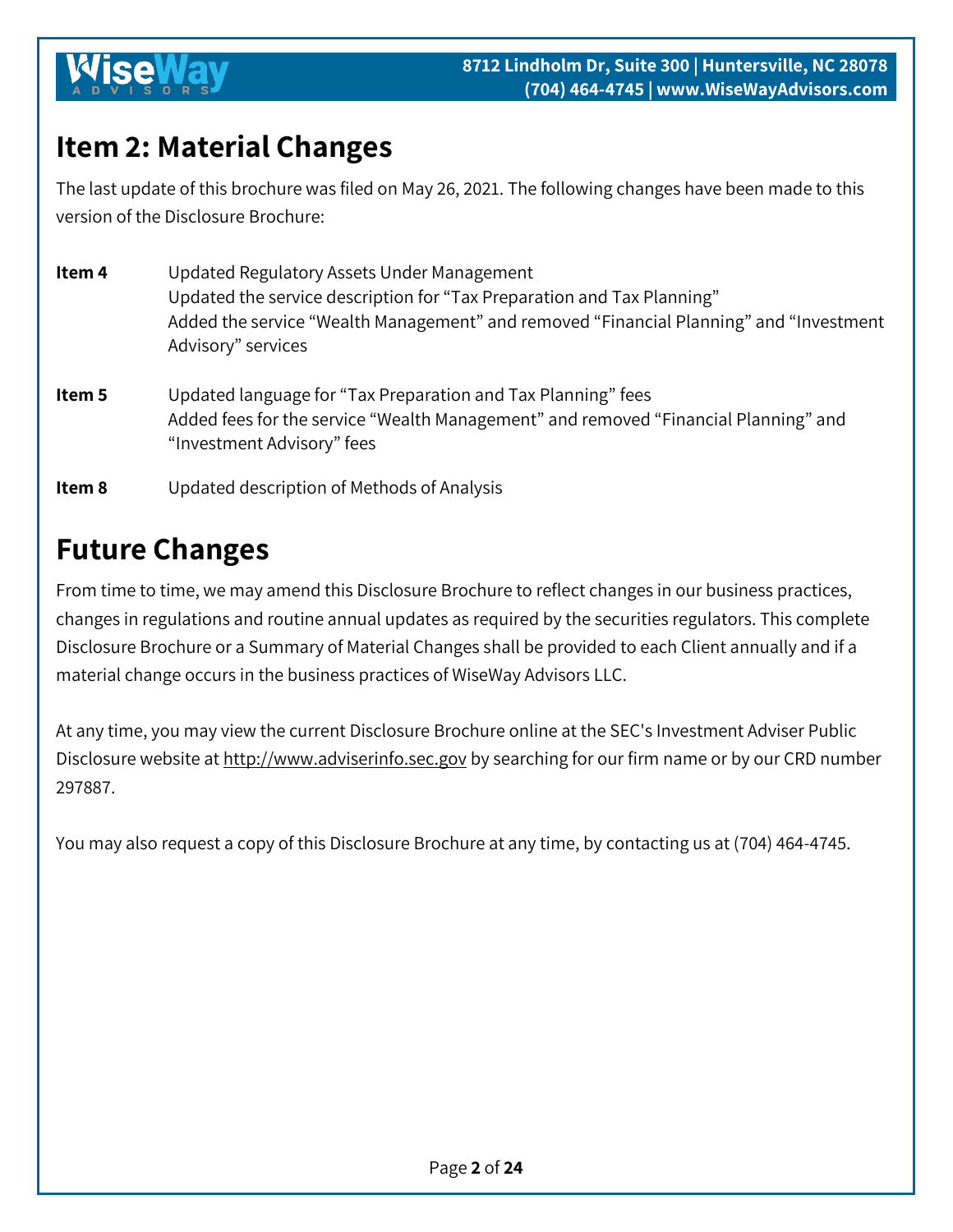### **K ise**

# **Item 3: Table of Contents**

| Item 1: Cover Page                                                                             |                |
|------------------------------------------------------------------------------------------------|----------------|
| Item 2: Material Changes                                                                       | $\overline{2}$ |
| Item 3: Table of Contents                                                                      | 3              |
| Item 4: Advisory Business                                                                      | 4              |
| Item 5: Fees and Compensation                                                                  | 8              |
| Item 6: Performance-Based Fees and Side-By-Side Management                                     | 10             |
| Item 7: Types of Clients                                                                       | 10             |
| Item 8: Methods of Analysis, Investment Strategies and Risk of Loss                            | 10             |
| Item 9: Disciplinary Information                                                               | 13             |
| Item 10: Other Financial Industry Activities and Affiliations                                  | 14             |
| Item 11: Code of Ethics, Participation or Interest in Client Transactions and Personal Trading | 14             |
| Item 12: Brokerage Practices                                                                   | 15             |
| Item 13: Review of Accounts                                                                    | 16             |
| Item 14: Client Referrals and Other Compensation                                               | 17             |
| Item 15: Custody                                                                               | 17             |
| Item 16: Investment Discretion                                                                 | 18             |
| Item 17: Voting Client Securities                                                              | 18             |
| Item 18: Financial Information                                                                 | 18             |
| Item 19: Requirements for State-Registered Advisers                                            |                |
| Form ADV Part 2B - Brochure Supplement                                                         |                |
|                                                                                                |                |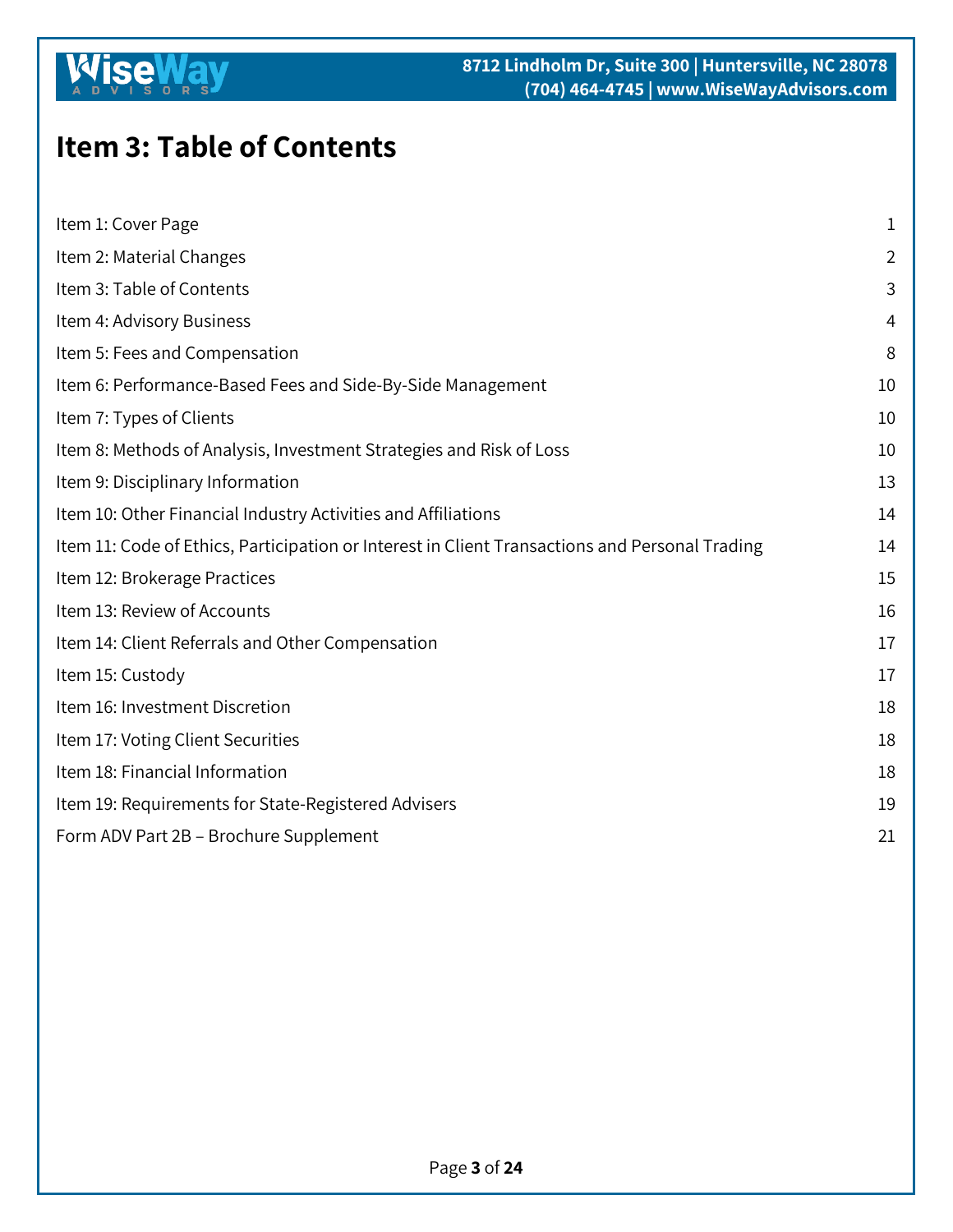# <span id="page-3-0"></span>**Item 4: Advisory Business**

## **Description of Advisory Firm**

The advisory firm WiseWay Advisors LLC was established in 2018. On August 25, 2020, WiseWay Advisors LLC filed with the North Carolina Secretary of State an amendment to change to the business name of WiseWay Advisors LLC. There was no change in control or ownership moving to the new business name. WiseWay Advisors LLC ("WWA" or "Advisor") is registered as an Investment Adviser with the State of North Carolina.

WiseWay Advisors is a fee-only, independent financial planning firm. We agree to restrict our compensation solely and exclusively to the professional fees we receive directly from our clients. We do not accept any sales commissions, referral fees or other forms of compensation from any third parties. We are a fiduciary to our clients and are under an obligation to always act in the client's best interest.

WWA currently reports \$7,501,968 discretionary and no non-discretionary Assets Under Management. Assets Under Management were calculated as of December 31, 2021. The firm gave financial planning advice on approximately \$7,177,598 in assets held outside the firm.

## **Principal Owners**

Michael James Mustian is the principal owner of WWA.

## **Types of Advisory Services**

WiseWay Advisors provides the following types of services:

#### Wealth Management

Wealth Management is the combination of Comprehensive Financial Planning and Investment Management services. The aspects of WiseWay Advisors LLC's financial planning and investment management offerings are presented as a comprehensive framework with an emphasis on ongoing, forward-facing planning.

Clients using the Wealth Management service have continuous access to an advisor who will provide technical expertise on the financial planning subject areas, updates and adjustments to the plan as they develop in a client's life, as well as ongoing accountability to maintain focus on the near term and long-term financial life goals.

We are in the business of managing individually tailored investment portfolios. Our firm provides continuous advice to a Client regarding the investment of Client funds based on the individual needs of the Client. Through personal discussions in which goals and objectives based on a Client's particular circumstances are established, we develop a Client's personal investment policy or an investment plan with an asset allocation target and create and manage a portfolio based on that policy and allocation targets. We will also review and discuss a Client's prior investment history, as well as family composition and background.

Page **4** of **24**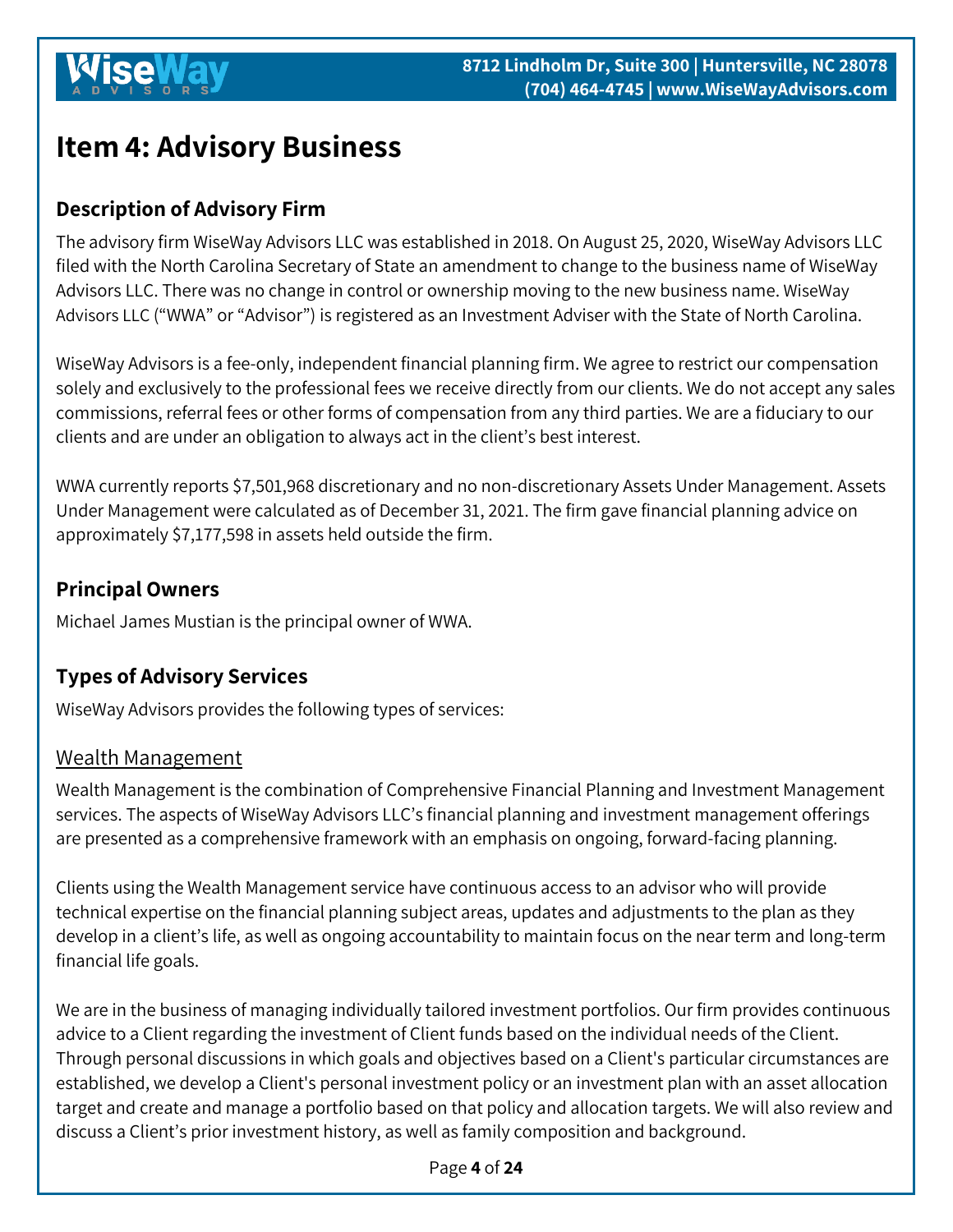The Advisor will provide its services on a discretionary basis and will not give advance notice or seek the Client's consent for any changes to the Portfolio. The Client is responsible for informing the Advisor of any changes in the Client's financial circumstances, investment objectives, and any other information provided by the Client to the Advisor under this agreement. Additionally, we will meet with the client on a periodic basis to discuss changes in their personal or financial situation, suitability, and any new or revised restrictions to be applied to the account. The Client is responsible for notifying the Advisor of any transactions or holdings that appear to be in error or inconsistent with the Client's investment objectives. In providing all services under this agreement, Advisor will rely on the financial and other information provided by Client without any duty or obligation to investigate the accuracy or completeness of the information. Where this agreement is signed by more than one person representing 'Client,' this includes information and instructions provided by only one such person, and Advisor shall have no duty or obligation to verify any such information or instructions with any other signatory to this agreement. The Advisor will not provide ongoing services to the Client or the Portfolio, except as noted above.

Comprehensive financial planning is the process of determining whether and how an individual can meet their life goals through the proper management of financial resources. WiseWay Advisors LLC uses the following seven steps to guide clients through this process:

- 1. Understand the Client's Personal and Financial Circumstances
- 2. Identifying and Selecting Goals
- 3. Analyzing the Client's Course of Action and Potential Alternative Course(s) of Action
- 4. Developing the Financial Planning Recommendations
- 5. Presenting the Financial Planning Recommendations
- 6. Implementing the Financial Planning Recommendations
- 7. Monitoring Progress and Updating

In general, the plan will address any or all the following:

Business Planning: We provide consulting services for clients who currently operate their own business, are considering starting a business, or are planning for an exit from their current business. Under this type of engagement, we work with you to assess your current situation, identify your objectives, and develop a plan aimed at achieving your goals.

Cash Flow and Debt Management: We will conduct a review of your income and expenses to determine your current surplus or deficit along with advice on prioritizing how any surplus should be used or how to reduce expenses if they exceed your income. Advice may also be provided on which debts to pay off first based on factors such as the interest rate of the debt and any income tax ramifications. We may also recommend what we believe to be an appropriate cash reserve that should be considered for emergencies and other financial goals, along with a review of accounts (such as money market funds) for such reserves, plus strategies to save desired amounts.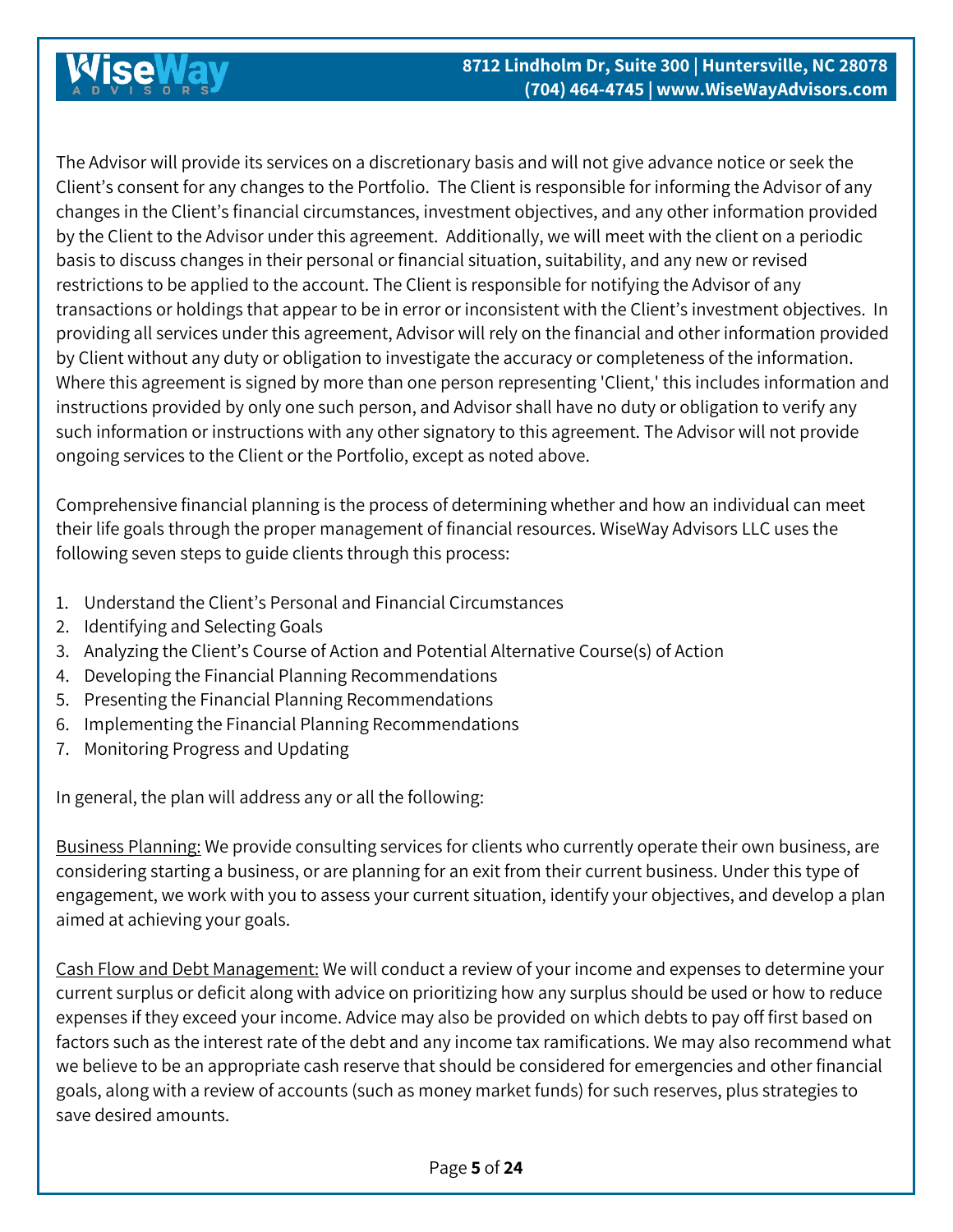College Savings: Includes projecting the amount that will be needed to achieve college or other postsecondary education funding goals, along with advice on ways for you to save the desired amount. Recommendations as to savings strategies are included, and, if needed, we will review your financial picture as it relates to eligibility for financial aid or the best way to contribute to grandchildren (if appropriate).

Employee Benefits Optimization: We will provide review and analysis as to whether you, as an employee, are taking the maximum advantage possible of your employee benefits. If you are a business owner, we will consider and/or recommend the various benefit programs that can be structured to meet both business and personal retirement goals.

Estate Planning: This usually includes an analysis of your exposure to estate taxes and your current estate plan, which may include whether you have a will, powers of attorney, trusts, and other related documents. Our advice also typically includes ways for you to minimize or avoid future estate taxes by implementing appropriate estate planning strategies such as the use of applicable trusts. We always recommend that you consult with a qualified attorney when you initiate, update, or complete estate planning activities. We may provide you with contact information for attorneys who specialize in estate planning when you wish to hire an attorney for such purposes. From time-to-time, we will participate in meetings or phone calls between you and your attorney with your approval or request.

Financial Goals: We will help clients identify financial goals and develop a plan to reach them. We will identify what you plan to accomplish, what resources you will need to make it happen, how much time you will need to reach the goal, and how much you should budget for your goal.

Insurance and Risk Management: Review of existing policies to ensure proper coverage for life, health, disability, long-term care, liability, home, and automobile.

Investment Analysis: This may involve developing an asset allocation strategy to meet clients' financial goals and risk tolerance, providing information on investment vehicles and strategies, reviewing employee stock options, as well as assisting you in establishing your own investment account at a selected broker/dealer or custodian. The strategies and types of investments we may recommend are further discussed in Item 8 of this brochure.

Retirement Planning: Our retirement planning services typically include projections of your likelihood of achieving your financial goals, typically focusing on financial independence as the primary objective. For situations where projections show less than the desired results, we may make recommendations, including those that may impact the original projections by adjusting certain variables (e.g., working longer, saving more, spending less, taking more risk with investments).

If you are near retirement or already retired, advice may be given on appropriate distribution strategies to minimize the likelihood of running out of money or having to adversely alter spending during your retirement years.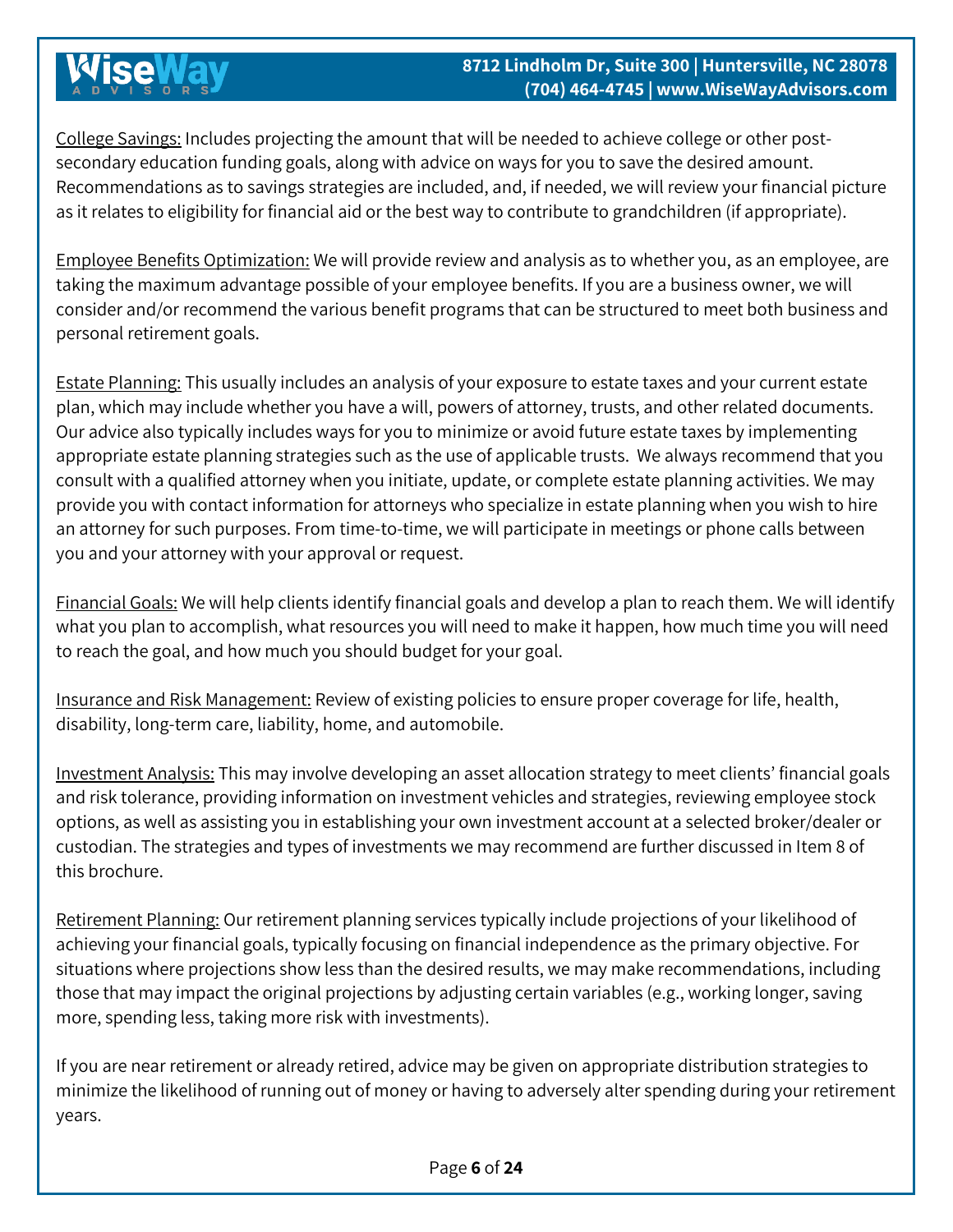Risk Management: A risk management review includes an analysis of your exposure to major risks that could have a significant adverse impact on your financial picture, such as premature death, disability, property and casualty losses, or the need for long‐term care planning. Advice may be provided on ways to minimize such risks and about weighing the costs of purchasing insurance versus the benefits of doing so and, likewise, the potential cost of not purchasing insurance ("self‐insuring").

### Tax Preparation and Tax Planning

We offer tax preparation services to our Wealth Management clients to assist with the filing of federal and state tax returns for individuals, trusts, and businesses.

The fees associated with tax preparation and tax planning for individuals are paid for by the advisor out of ongoing fees for Wealth Management clients. The fees associated with tax preparation and tax planning services are separate and in addition to fees for fees for other clients and are disclosed in Item 5.

### Educational Seminars

WiseWay Advisors LLC may provide educational seminars on an "as announced" basis for groups seeking general advice on investments and other areas of personal finance. The content of these seminars will vary depending upon the needs of the attendees. These seminars are purely educational in nature and do not involve the sale of any investment products. Information presented will not be based on any individual's person's need, nor does the Advisor provide individualized investment advice to attendees during these seminars.

### Retirement Plan Consulting

WiseWay Advisors LLC will provide retirement plan consulting services in the form of advisory and financial planning services to plan administrators of retirement plans. WiseWay Advisors LLC advises on selection of plan managers and third-party administrators and provides ongoing consulting to the company's fiduciaries as well as quarterly meetings to discuss the performance of the plan. Additionally, the Advisor is available to assist employees in enrollment in the plan and answer questions related to the available investments.

## **Client Tailored Services and Client Imposed Restrictions**

We offer the same suite of services to all of our clients. However, specific client financial plans and their implementation are dependent upon the client Investment Policy Statement which outlines each client's current situation (income, tax levels, and risk tolerance levels) and is used to construct a client specific plan to aid in the selection of a portfolio that matches restrictions, needs, and targets.

#### **Wrap Fee Programs**

We do not participate in wrap fee programs.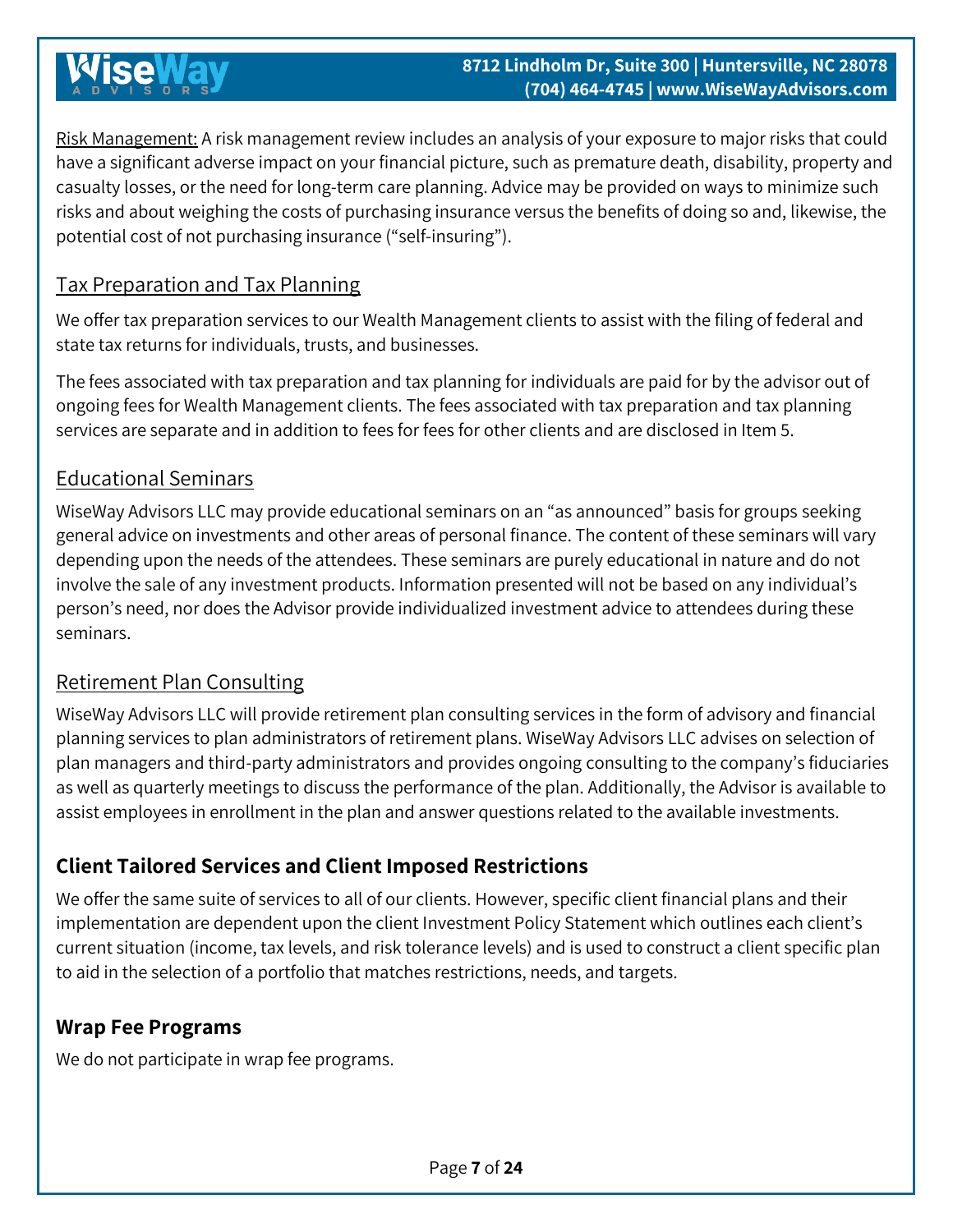# <span id="page-7-0"></span>**Item 5: Fees and Compensation**

Please note, unless a client has received the firm's disclosure brochure at least 48 hours prior to signing the investment advisory contract, the investment advisory contract may be terminated by the client within five (5) business days of signing the contract without incurring any advisory fees. How we are paid depends on the type of advisory service we are performing. Please review the fee and compensation information below.

### **Fees**

Fees are calculated on a number of factors, primarily: income, marketable assets, and overall complexity of the client's situation. Written notice of at least thirty (30) days will be provided of any changes to our fee schedule.

### Wealth Management

The advisory fee for the Wealth Management Service consists of a fixed fee at a rate typically between \$2,000 and \$10,000 annually as well as an investment management fee of 0.50% applicable to assets under the management of WWA. The fixed fee is calculated based on the Client's complexity. Complexity Factors that influence and determine the fee for the Wealth Management service include:

- 1. Family Composition
- 2. Household Income
- 3. Non-Collateralized Debt
- 4. Equity Compensation
- 5. Complexity of Estates & Trusts
- 6. Non-Managed Marketable Assets
- 7. Investment Property and Real Estate
- 8. Business Ownership
- 9. Time spent providing services

Since we combine comprehensive financial planning and investment management into one holistic service, the total fees are not based on the percentage of assets under management. Fees are charged quarterly, in advance, at the beginning of each quarter. Services begun during a quarter will be charged a pro-rata fee that will be assessed upon execution of the client agreement. Fees may be negotiable based on the relationship and specific needs or circumstances related to the client. No increase in the annual fee shall be effective without agreement from the client by signing a new agreement or amendment to their current client agreement. The amount of the fee attributed to the investment management portion of these services will never exceed 2% of those total assets under management.

Advisory fees are directly debited from client accounts, or the client may choose to pay by check. Upon termination of the account WWA will refund the prorated portion of any quarterly fee. An account may be terminated with written notice at least 30 calendar days in advance.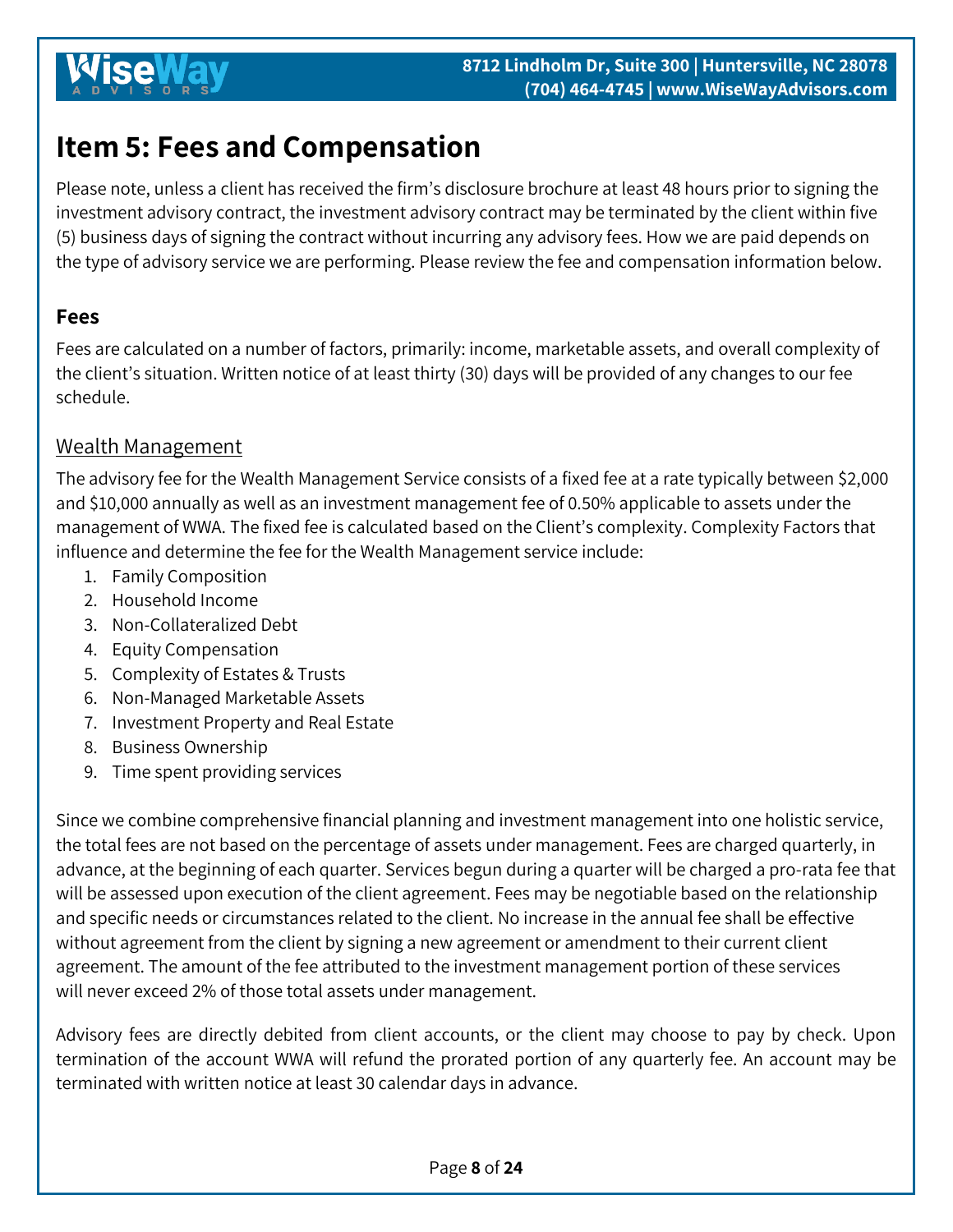## Tax Preparation and Tax Planning

Tax Preparation and Tax Planning clients will be billed for the cost to prepare and file their tax returns following the current pricing of the third-party provider. The cost of Tax Preparation and Tax Planning will be reviewed and agreed to by the client before engaging in the service. There is no additional fee for Wealth Management clients.

## Educational Seminars

Fees for educational seminars will vary between \$500 and \$1,000 due to the scope, length, and complexity of each seminar. Fees may be negotiated with and paid for by employers, as well as offered on a pro-bono basis. If seminar attendees will be responsible for payment, the fee will be published on the seminar announcement or invitation. WiseWay Advisors may also provide pro bono seminars at its own discretion.

## Retirement Plan Consulting

WiseWay Advisors LLC will be compensated for retirement plan consulting services according to the value of plan assets not to exceed 0.50%. Typically, the minimum annual fee for retirement plan consulting services is \$1,200. If the minimum fee is implemented, it will be billed directly to the employer (client), and not to the plan participants. Retirement plan consulting fees are negotiable.

## **Fee Billing**

The specific manner in which fees are charged by WiseWay Advisors is established in a client's written agreement with WWA.

Services with WWA may be terminated with 30 days' notice. Upon termination of any account, the fee will be prorated, and any unearned fee will be refunded to the client.

WWA will not bill an amount above \$500.00 more than six (6) months in advance.

## **Other Types of Fees and Expenses**

Our fees are exclusive of brokerage commissions, transaction fees, and other related costs and expenses which may be incurred by the client. Clients may incur certain charges imposed by custodians, brokers, and other third parties such as custodial fees, deferred sales charges, odd-lot differentials, transfer taxes, wire transfer and electronic fund fees, and other fees and taxes on brokerage accounts and securities transactions. Mutual fund and exchange traded funds also charge internal management fees, which are disclosed in a fund's prospectus. Such charges, fees, and commissions are exclusive of and in addition to our fee, and we shall not receive any portion of these commissions, fees, and costs.

Item 12 further describes the factors that we consider in selecting or recommending broker-dealers for client's transactions and determining the reasonableness of their compensation (e.g., commissions).

We do not accept compensation for the sale of securities or other investment products including asset-based sales charges or service fees from the sale of mutual funds.

Page **9** of **24**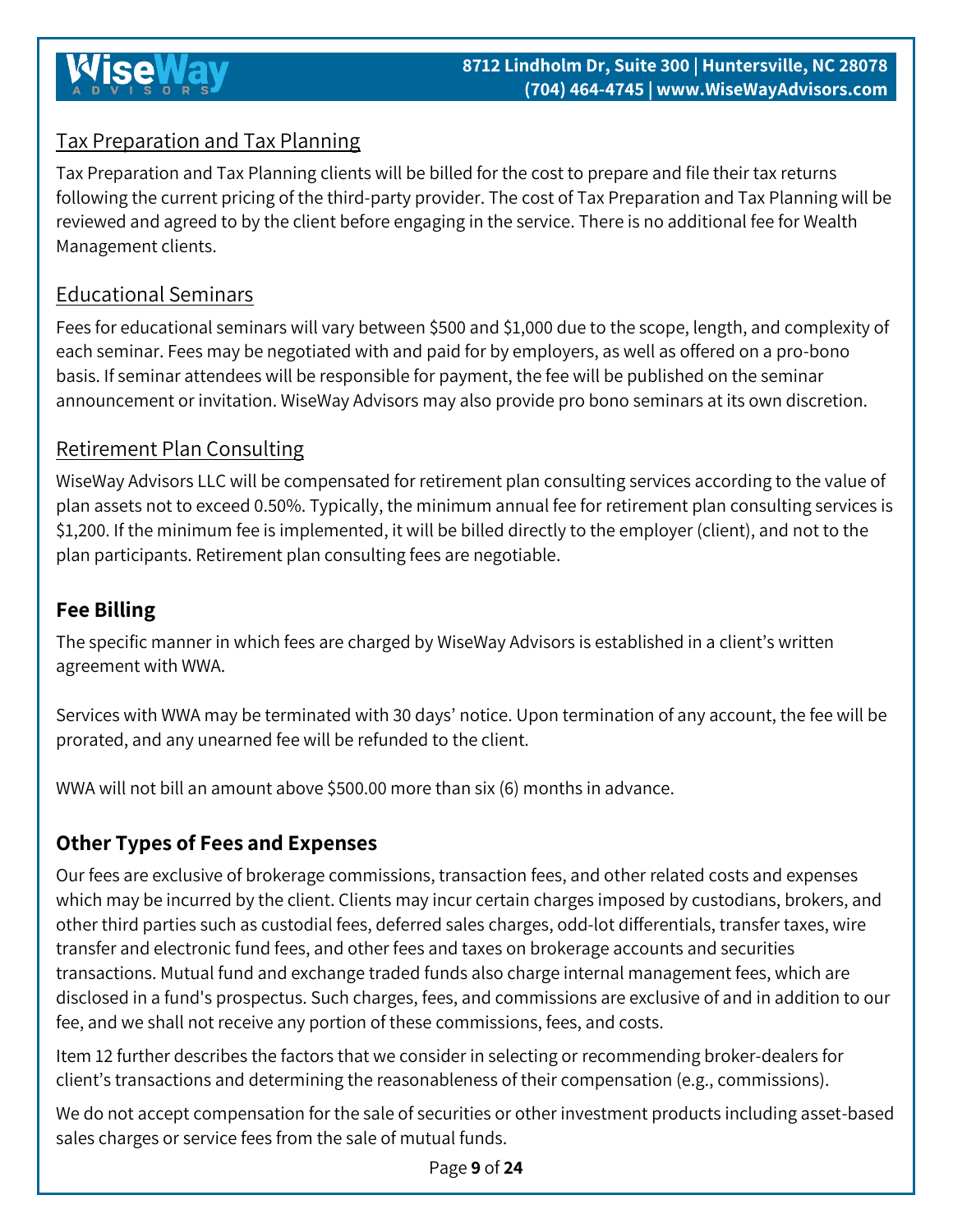## **Past Due Accounts and Termination of Agreement**

WWA reserves the right to stop work on any account that is more than 30 days overdue. In addition, WWA reserves the right to terminate any financial planning engagement where a client has willfully concealed or has refused to provide pertinent information about financial situations when necessary and appropriate, in WWA's judgment, to providing proper financial and tax advice.

### **Miscellaneous Required Disclosures**

WWA is a fee-only financial advisory firm and does not sell investment or insurance products. All fees are generally non-negotiable and are paid as described above, directly by the client. Upon termination of any agreement, any prepaid, unearned fees will be promptly refunded, and any earned, unpaid fees will be due and payable.

# <span id="page-9-0"></span>**Item 6: Performance-Based Fees and Side-By-Side Management**

We do not offer performance-based fees and do not engage in side-by-side management.

# <span id="page-9-1"></span>**Item 7: Types of Clients**

We provide financial planning and portfolio management services to individuals, high net-worth individuals, charitable organizations, and corporations or other businesses to assist them in meeting their financial objectives in what we believe to be a cost-effective way. Our firm does not require minimum income levels, minimum level of assets or other conditions for its financial planning or investment management services.

We reserve the right to waive or reduce certain fees based on unique individual circumstances, special arrangements, pre-existing relationships, or as otherwise determined by our firm principal.

# <span id="page-9-2"></span>**Item 8: Methods of Analysis, Investment Strategies and Risk of Loss**

When engaged to provide our investment advice, we first gather and consider information regarding several factors, including your:

- Current financial situation,
- Current and long-term needs,
- Investment goals and objectives,
- Level of investment knowledge,
- Social concerns or other reasonable restrictions, and
- Tolerance for risk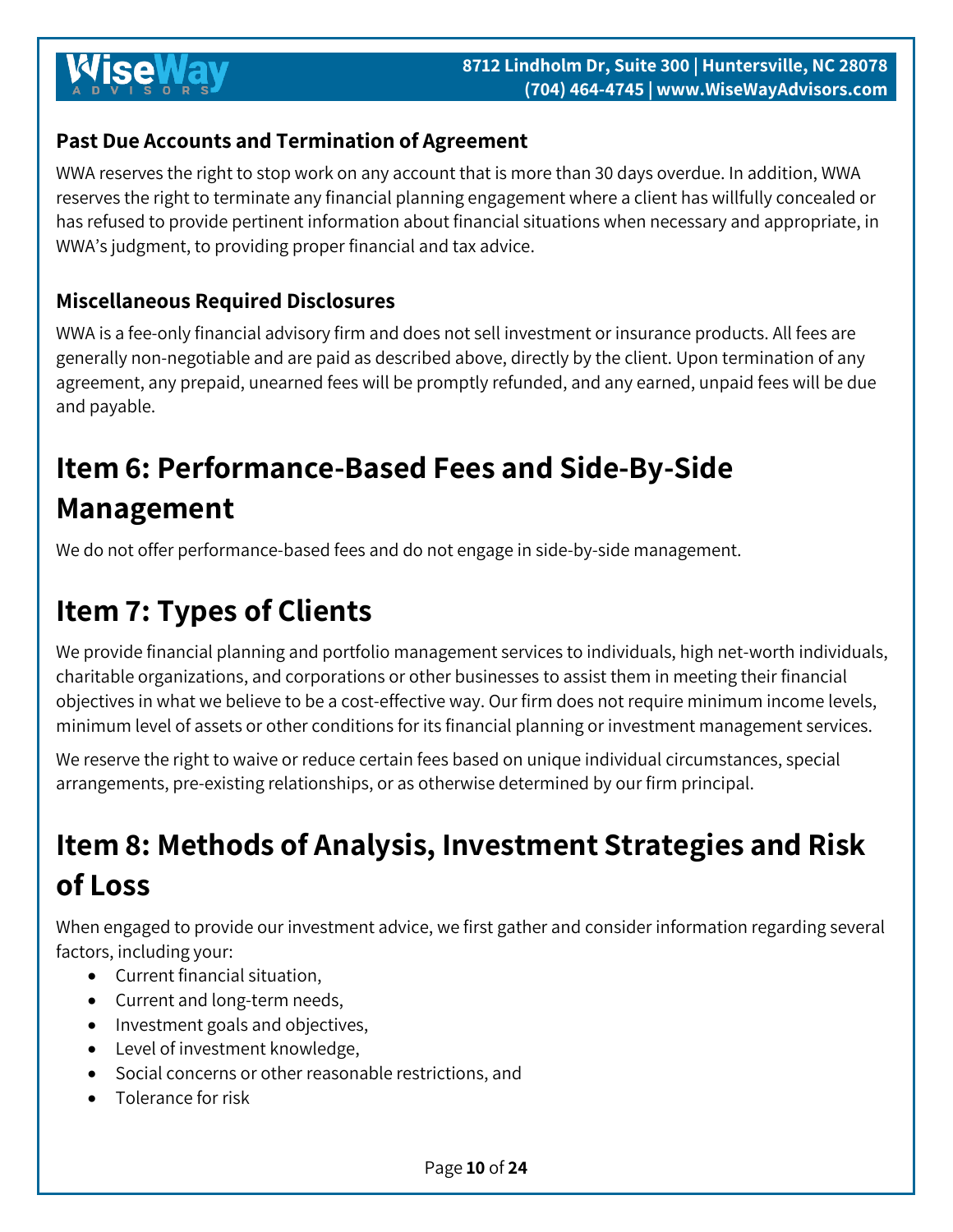## Methods of Analysis

In addition to our own research, the firm's recommendations may also be drawn from research sources that include financial publications, investment analysis and reporting software, materials from outside sources, annual reports, prospectuses and other regulatory filings, and company press releases. Moreover, WiseWay Advisors approaches investment portfolio analysis and implementation based on internal factors such as your tax situation, overall risk tolerance, current financial situation, and your personal goals and aspirations. After identifying these items, your portfolio will be structured around your individual needs, while attempting to minimize negative effects of external factors, such as interest rates, market performance, and the economy as a whole.

Our primary methods of investment analysis are fundamental, technical, and cyclical analysis.

**Fundamental analysis** involves analyzing individual companies and their industry groups, such as a company's financial statements, details regarding the company's product line, the experience, and expertise of the company's management, and the outlook for the company's industry. The resulting data is used to measure the true value of the company's stock compared to the current market value. The risk of fundamental analysis is that the information obtained may be incorrect and the analysis may not provide an accurate estimate of earnings, which may be the basis for a stock's value. If securities prices adjust rapidly to new information, utilizing fundamental analysis may not result in favorable performance.

**Technical analysis** involves using chart patterns, momentum, volume, and relative strength in an effort to pick sectors that may outperform market indices. However, there is no assurance of accurate forecasts or that trends will develop in the markets we follow. In the past, there have been periods without discernible trends and similar periods will presumably occur in the future. Even where major trends develop, outside factors like government intervention could potentially shorten them.

Furthermore, one limitation of technical analysis is that it requires price movement data, which can translate into price trends sufficient to dictate a market entry or exit decision. In a trendless or erratic market, a technical method may fail to identify trends requiring action. In addition, technical methods may overreact to minor price movements, establishing positions contrary to overall price trends, which may result in losses. Finally, a technical trading method may underperform other trading methods when fundamental factors dominate price moves within a given market.

**Cyclical analysis** is a type of technical analysis that involves evaluating recurring price patterns and trends based upon business cycles. Economic/business cycles may not be predictable and may have many fluctuations between long-term expansions and contractions. The lengths of economic cycles may be difficult to predict with accuracy and therefore the risk of cyclical analysis is the difficulty in predicting economic trends and consequently the changing value of securities that would be affected by these changing trends.

#### Investment Strategies

Our investment advice is based on a globally diversified strategy involving a long term, disciplined approach that manages risk through appropriate asset allocation. We create portfolios that are diversified, tax efficient,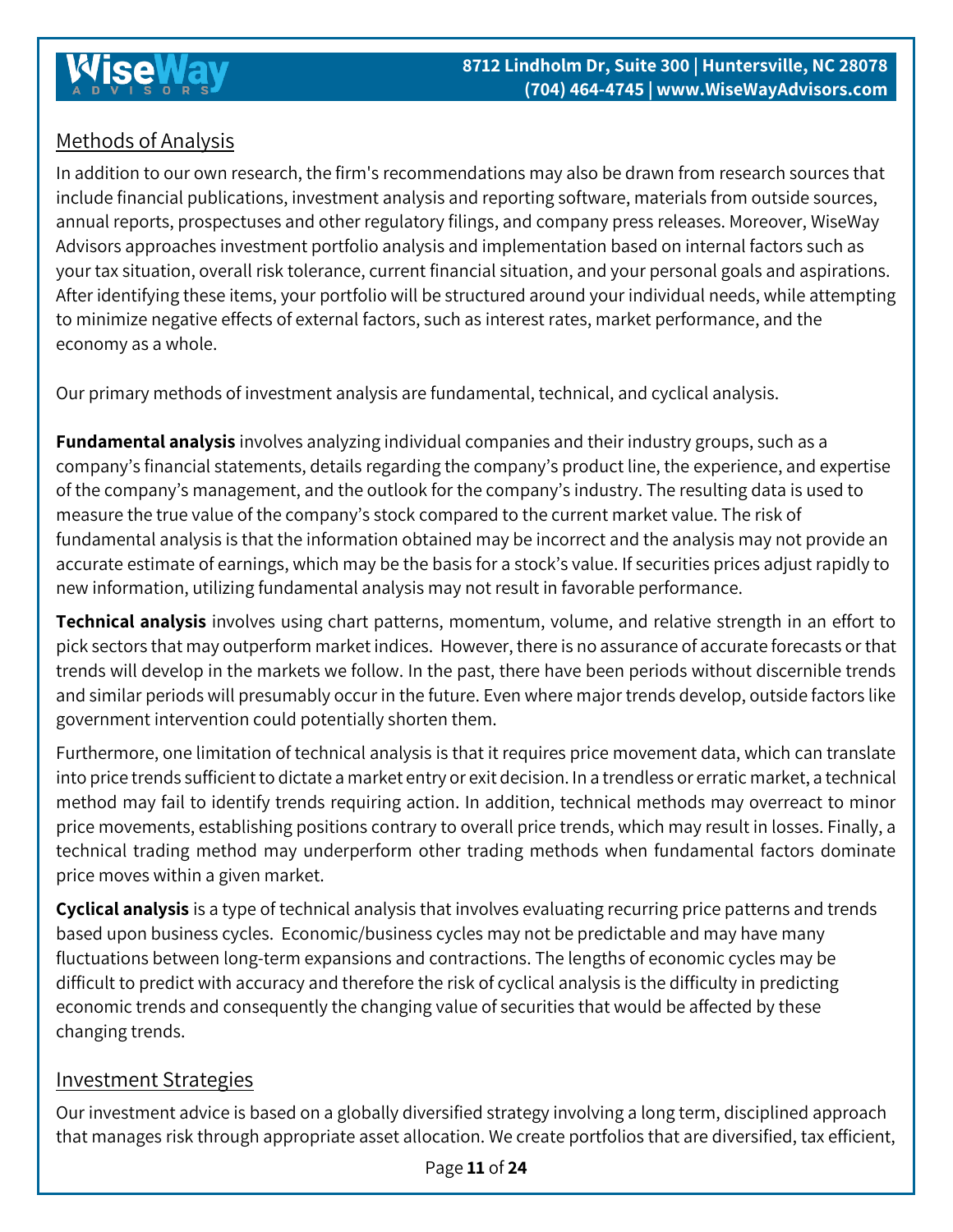and use low-cost investments. Our firm primarily utilizes mutual funds and ETF's (exchange traded funds) to provide broad diversification within an asset class, as well as individual securities when appropriate.

## Material Risks Involved

**All investing strategies we offer involve risk and may result in a loss of your original investment which you should be prepared to bear.** Many of these risks apply equally to stocks, bonds, commodities and any other investment or security. Material risks associated with our investment strategies are listed below.

**Market Risk:** Market risk involves the possibility that an investment's current market value will fall because of a general market decline, reducing the value of the investment regardless of the operational success of the issuer's operations or its financial condition.

**Small and Medium Cap Company Risk:** Securities of companies with small and medium market capitalizations are often more volatile and less liquid than investments in larger companies. Small and medium cap companies may face a greater risk of business failure, which could increase the volatility of the client's portfolio.

**Interest Rate Risk:** Bond (fixed income) prices generally fall when interest rates rise, and the value may fall below par value or the principal investment. The opposite is also generally true: bond prices generally rise when interest rates fall. In general, fixed income securities with longer maturities are more sensitive to these price changes. Most other investments are also sensitive to the level and direction of interest rates.

**Legal or Legislative Risk**: Legislative changes or Court rulings may impact the value of investments, or the securities' claim on the issuer's assets and finances.

**Inflation**: Inflation may erode the buying power of your investment portfolio, even if the dollar value of your investments remains the same.

#### **Risks Associated with Securities**

Apart from the general risks outlined above which apply to all types of investments, specific securities may have other risks.

**Commercial Paper** is, in most cases, an unsecured promissory note that is issued with a maturity of 270 days or less. Being unsecured the risk to the investor is that the issuer may default.

**Common stocks** may go up and down in price quite dramatically, and in the event of an issuer's bankruptcy or restructuring could lose all value. A slower-growth or recessionary economic environment could have an adverse effect on the price of all stocks.

**Corporate Bonds** are debt securities to borrow money. Generally, issuers pay investors periodic interest and repay the amount borrowed either periodically during the life of the security and/or at maturity. Alternatively, investors can purchase other debt securities, such as zero coupon bonds, which do not pay current interest, but rather are priced at a discount from their face values and their values accrete over time to face value at maturity. The market prices of debt securities fluctuate depending on such factors as interest rates, credit quality, and maturity. In general, market prices of debt securities decline when interest rates rise and increase when interest rates fall. The longer the time to a bond's maturity, the greater its interest rate risk.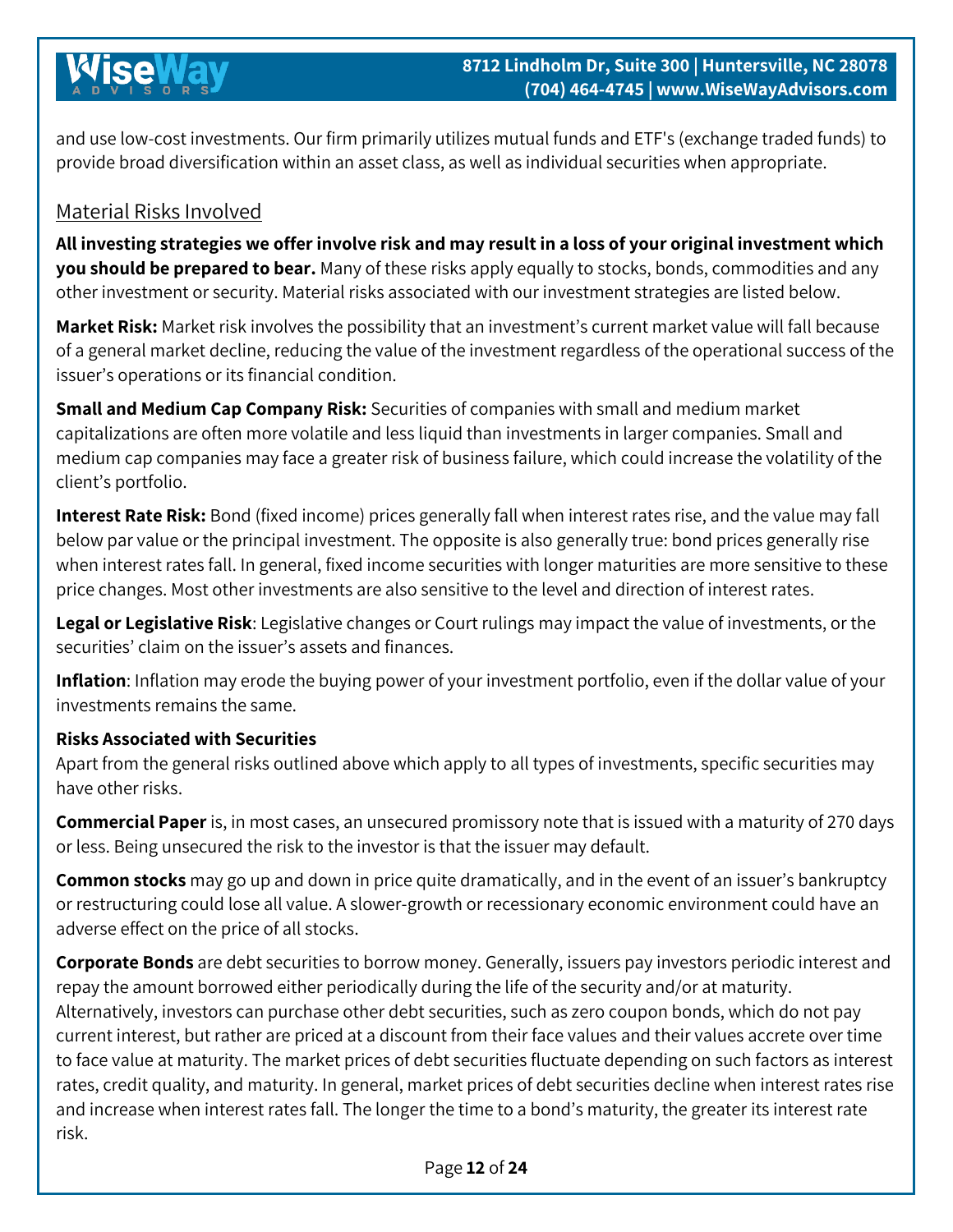**Bank Obligations** including bonds and certificates of deposit may be vulnerable to setbacks or panics in the banking industry. Banks and other financial institutions are greatly affected by interest rates and may be adversely affected by downturns in the U.S. and foreign economies or changes in banking regulations.

**Municipal Bonds** are debt obligations generally issued to obtain funds for various public purposes, including the construction of public facilities. Municipal bonds pay a lower rate of return than most other types of bonds. However, because of a municipal bond's tax-favored status, investors should compare the relative after-tax return to the after-tax return of other bonds, depending on the investor's tax bracket. Investing in municipal bonds carries the same general risks as investing in bonds in general. Those risks include interest rate risk, reinvestment risk, inflation risk, market risk, call or redemption risk, credit risk, and liquidity and valuation risk.

**Options and other derivatives** carry many unique risks, including time-sensitivity, and can result in the complete loss of principal. While covered call writing does provide a partial hedge to the stock against which the call is written, the hedge is limited to the amount of cash flow received when writing the option. When selling covered calls, there is a risk the underlying position may be called away at a price lower than the current market price.

**Exchange Traded Funds** prices may vary significantly from the Net Asset Value due to market conditions. Certain Exchange Traded Funds may not track underlying benchmarks as expected. ETFs are also subject to the following risks: (i) an ETF's shares may trade at a market price that is above or below their net asset value; (ii) the ETF may employ an investment strategy that utilizes high leverage ratios; or (iii) trading of an ETF's shares may be halted if the listing exchange's officials deem such action appropriate, the shares are delisted from the exchange, or the activation of market-wide "circuit breakers" (which are tied to large decreases in stock prices) halts stock trading generally. The Advisor has no control over the risks taken by the underlying funds in which client's invest.

**Investment Companies Risk**. When a client invests in open-end mutual funds or ETFs, the client indirectly bears its proportionate share of any fees and expenses payable directly by those funds. Therefore, the client will incur higher expenses, many of which may be duplicative. In addition, the client's overall portfolio may be affected by losses of an underlying fund and the level of risk arising from the investment practices of an underlying fund (such as the use of derivatives).

# <span id="page-12-0"></span>**Item 9: Disciplinary Information**

#### **Criminal or Civil Actions**

WWA and its management have not been involved in any criminal or civil action.

#### **Administrative Enforcement Proceedings**

WWA and its management have not been involved in administrative enforcement proceedings.

#### **Self-Regulatory Organization Enforcement Proceedings**

WWA and its management have not been involved in legal or disciplinary events that are material to a client's or prospective client's evaluation of WWA or the integrity of its management.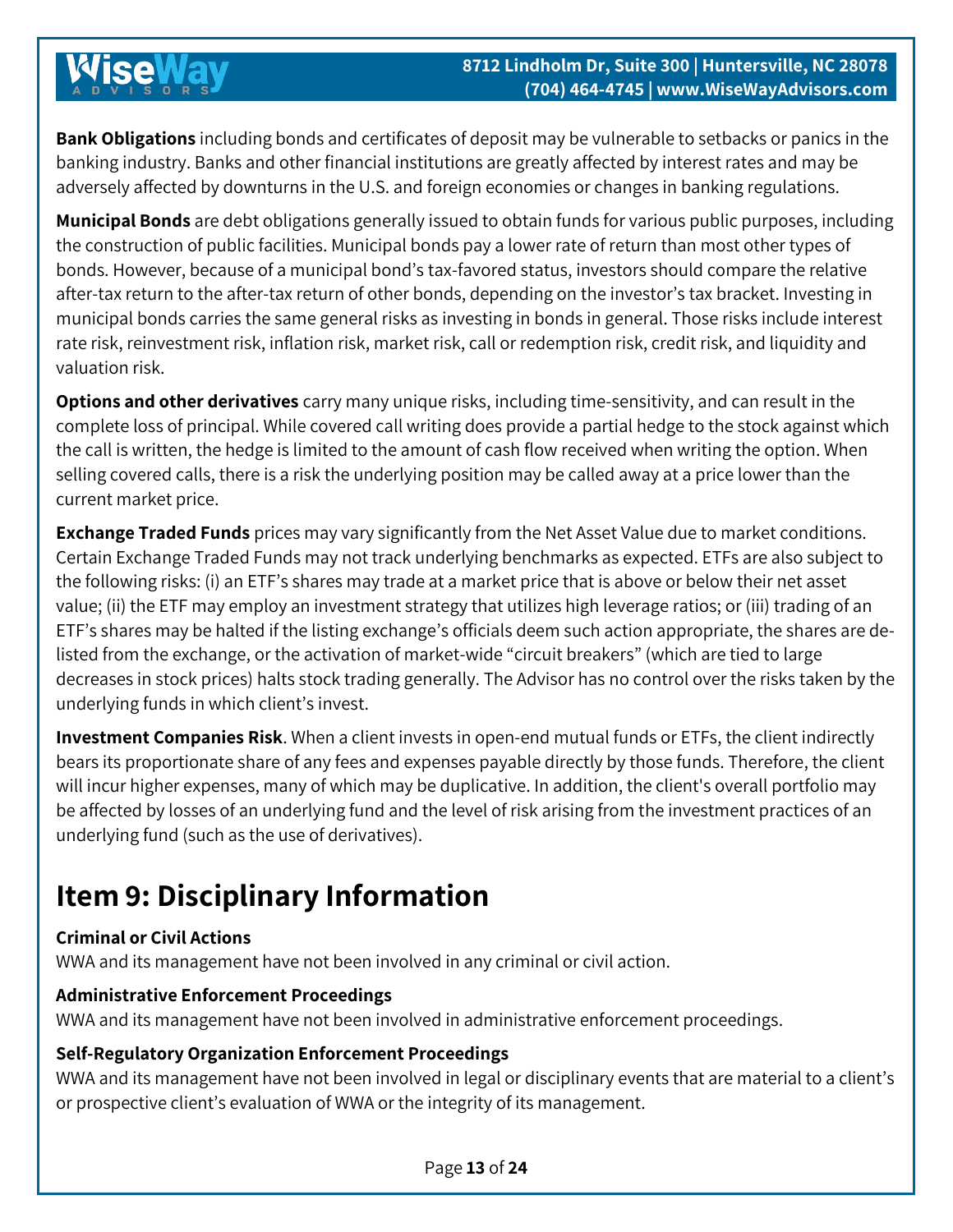# <span id="page-13-0"></span>**Item 10: Other Financial Industry Activities and Affiliations**

WWA advisors are members of the National Association Financial Advisors (NAPFA), which requires that their members are fee-only, and obtain a minimum of 60 continuing education credits every two years.

No WWA employee is registered, or have an application pending to register, as a broker-dealer or a registered representative of a broker-dealer.

No WWA employee is registered, or have an application pending to register, as a futures commission merchant, commodity pool operator or a commodity trading advisor.

WWA does not have any related parties. As a result, we do not have a relationship with any related parties.

WWA only receives compensation directly from clients. We do not receive compensation from any outside source. We do not have any conflicts of interest with any outside party.

Michael James Mustian is currently a licensed insurance agent, however, he no longer sells any insurance products, and is not affiliated with any insurance companies. He will not sell any insurance products to clients of WWA.

# <span id="page-13-1"></span>**Item 11: Code of Ethics, Participation or Interest in Client Transactions and Personal Trading**

As a fiduciary, our firm and its associates have a duty of utmost good faith to act solely in the best interests of each client. Our clients entrust us with their funds and personal information, which in turn places a high standard on our conduct and integrity. Our fiduciary duty is a core aspect of our Code of Ethics and represents the expected basis of all of our dealings. The firm also accepts the obligation not only to comply with the mandates and requirements of all applicable laws and regulations but also to take responsibility to act in an ethical and professionally responsible manner in all professional services and activities.

# **Code of Ethics Description**

This code does not attempt to identify all possible conflicts of interest, and literal compliance with each of its specific provisions will not shield associated persons from liability for personal trading or other conduct that violates a fiduciary duty to advisory clients. A summary of the Code of Ethics' Principles is outlined below.

- **Integrity** Associated persons shall offer and provide professional services with integrity.
- **Objectivity** Associated persons shall be objective in providing professional services to clients.
- **Competence** Associated persons shall provide services to clients competently and maintain the necessary knowledge and skill to continue to do so in those areas in which they are engaged.
- **Fairness** Associated persons shall perform professional services in a manner that is fair and reasonable to clients, principals, partners, and employers, and shall disclose conflict(s) of interest in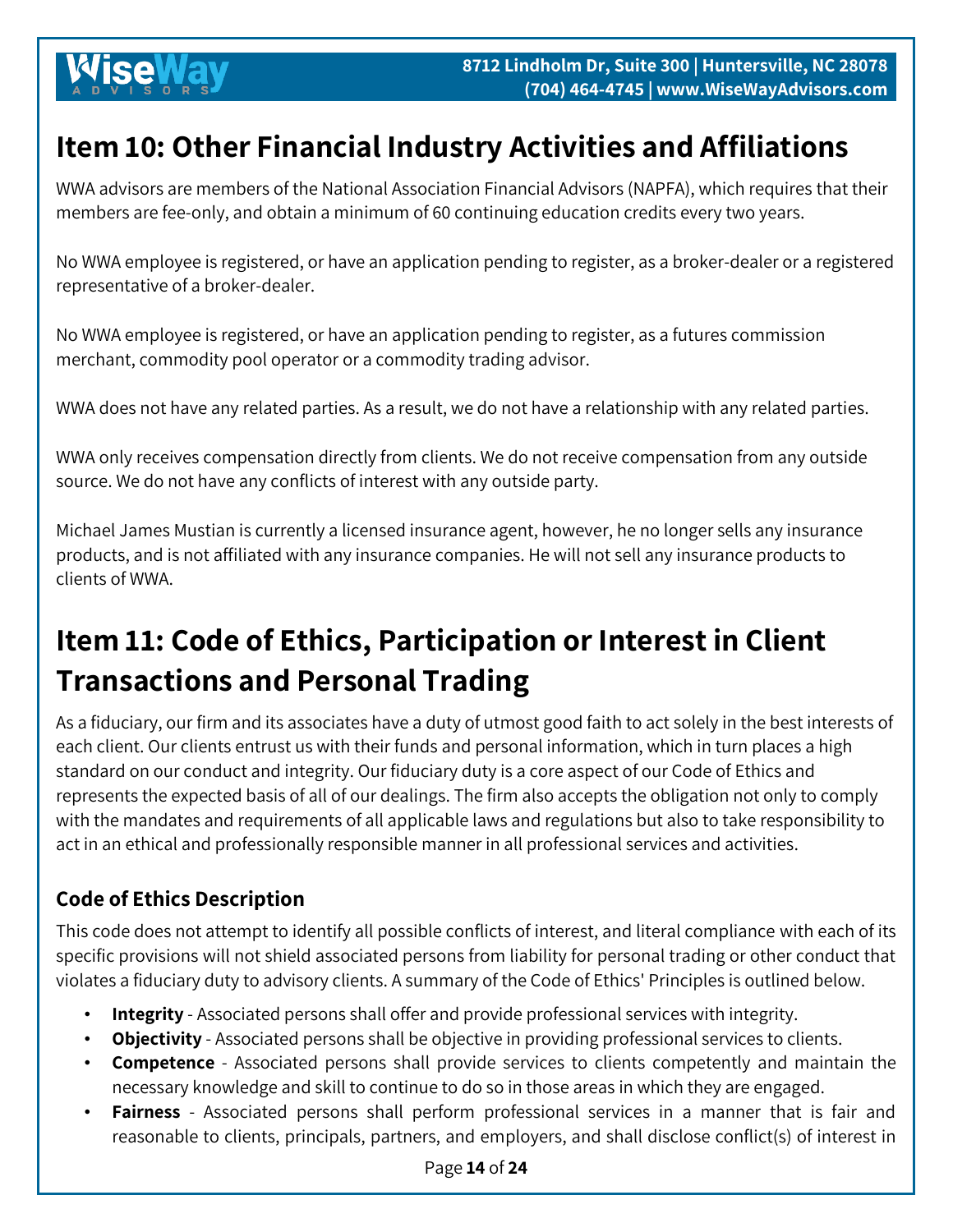providing such services.

- **Confidentiality** Associated persons shall not disclose confidential client information without the specific consent of the client unless in response to proper legal process, or as required by law.
- **Professionalism** Associated persons' conduct in all matter shall reflect the credit of the profession.
- **Diligence**  Associated persons shall act diligently in providing professional services.

We periodically review and amend our Code of Ethics to ensure that it remains current, and we require all firm access persons to attest to their understanding of and adherence to the Code of Ethics at least annually. Our firm will provide of a copy of its Code of Ethics to any client or prospective client upon request.

## **Investment Recommendations Involving a Material Financial Interest and Conflicts of Interest**

Neither our firm, its associates or any related person is authorized to recommend to a client or effect a transaction for a client, involving any security in which our firm or a related person has a material financial interest, such as in the capacity as an underwriter, adviser to the issuer, etc.

# **Advisory Firm Purchase of Same Securities Recommended to Clients and Conflicts of Interest**

Our firm and its "related persons" may buy or sell securities similar to, or different from, those we recommend to clients for their accounts. In an effort to reduce or eliminate certain conflicts of interest involving the firm or personal trading, our policy may require that we restrict or prohibit associates' transactions in specific reportable securities transactions. Any exceptions or trading pre-clearance must be approved by the firm principal in advance of the transaction in an account, and we maintain the required personal securities transaction records per regulation.

#### Trading Securities At/Around the Same Time as Client's Securities

From time to time, our firm or its "related persons" may buy or sell securities for themselves at or around the same time as clients. This will usually occur when utilizing block trading a security or securities across client accounts and our firm or "related person" is included in the block trade. See below in Item 12 under "Aggregating (Block) Trading for Multiple Client Accounts" for details on our block trading practices.

# <span id="page-14-0"></span>**Item 12: Brokerage Practices**

#### Factors Used to Select Custodians and/or Broker-Dealers

WiseWay Advisors LLC does not have any affiliation with Broker-Dealers. Specific custodian recommendations are made to the client based on their need for such services. We recommend custodians based on the reputation and services provided by the firm.

#### **1. Research and Other Soft-Dollar Benefits**

We currently do not receive soft-dollar benefits.

Page **15** of **24**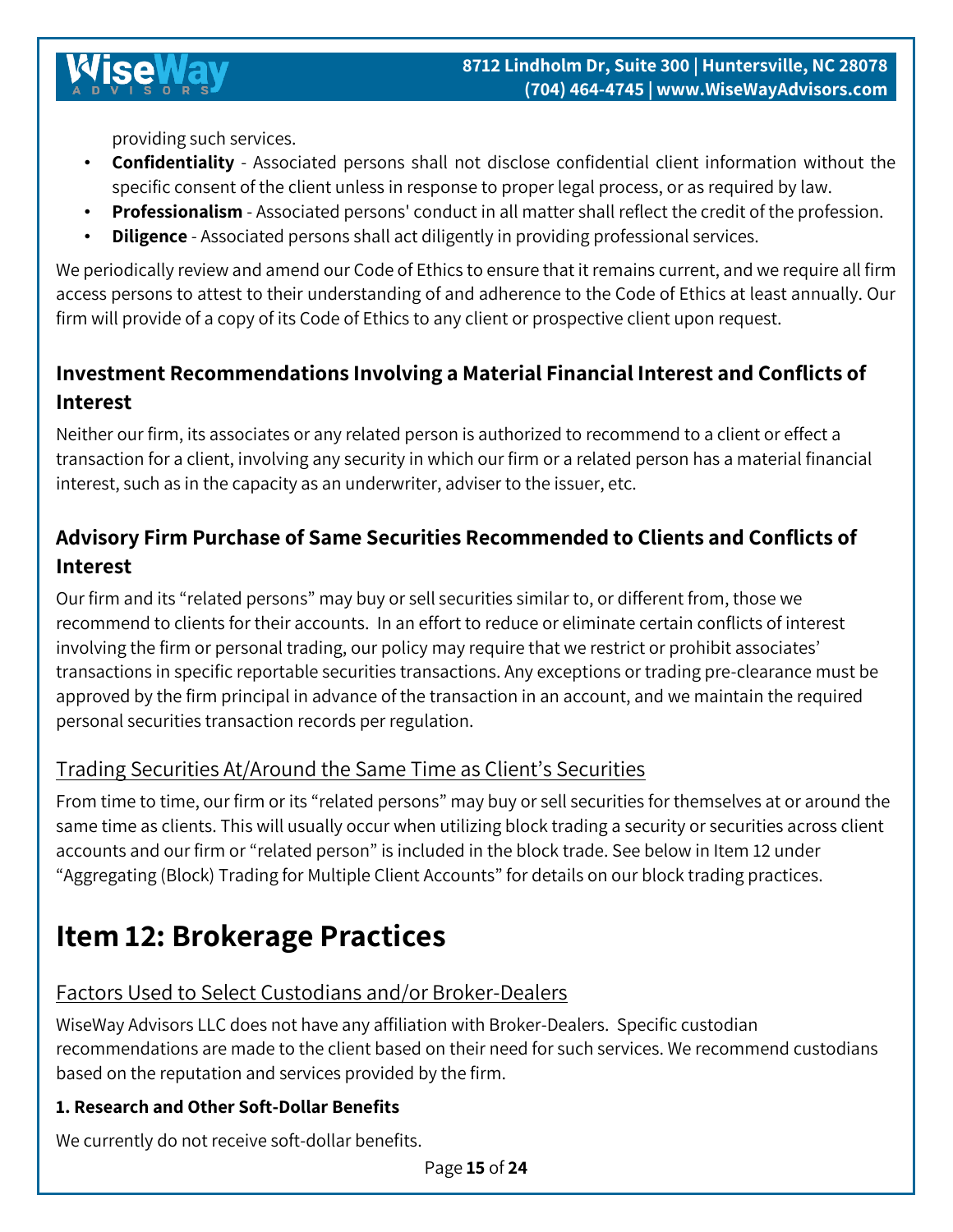### **2. Brokerage for Client Referrals**

We receive no referrals from a broker-dealer or third party in exchange for using that broker-dealer or third party.

#### **3. Clients Directing Which Broker/Dealer/Custodian to Use**

We do recommend a specific custodian for clients to use, however, clients may custody their assets at a custodian of their choice. Clients may also direct us to use a specific broker-dealer to execute transactions. By allowing clients to choose a specific custodian, we may be unable to achieve most favorable execution of client transaction and this may cost clients money over using a lower-cost custodian.

## **The Custodian and Brokers We Use (TD Ameritrade)**

Advisor participates in the TD Ameritrade Institutional program. TD Ameritrade Institutional is a division of TD Ameritrade, Inc. ("TD Ameritrade"), member FINRA/SIPC. TD Ameritrade is an independent [and unaffiliated] SEC-registered broker-dealer. TD Ameritrade offers to independent investment Advisors services which include custody of securities, trade execution, clearance, and settlement of transactions. Advisor receives some benefits from TD Ameritrade through its participation in the program. (Please see the disclosure under Item 14 below.)

## **Aggregating (Block) Trading for Multiple Client Accounts**

Generally, we combine multiple orders for shares of the same securities purchased for advisory accounts we manage (this practice is commonly referred to as "block trading"). We will then distribute a portion of the shares to participating accounts in a fair and equitable manner. The distribution of the shares purchased is typically proportionate to the size of the account, but it is not based on account performance or the amount or structure of management fees. Subject to our discretion, regarding particular circumstances and market conditions, when we combine orders, each participating account pays an average price per share for all transactions and pays a proportionate share of all transaction costs. Accounts owned by our firm or persons associated with our firm may participate in block trading with your accounts; however, they will not be given preferential treatment.

# <span id="page-15-0"></span>**Item 13: Review of Accounts**

Michael James Mustian, Owner and CCO of WWA, will work with clients to obtain current information regarding their assets and investment holdings and will review this information as part of our financial planning services. WWA does not provide specific reports to clients, other than financial plans.

Client accounts with the Investment Management Service will be reviewed regularly on a quarterly basis by Michael James Mustian, Owner and CCO. The account is reviewed with regards to the client's investment policies and risk tolerance levels. Events that may trigger a special review would be unusual performance, addition or deletions of client imposed restrictions, excessive draw-down, volatility in performance, or buy and sell decisions from the firm or per client's needs.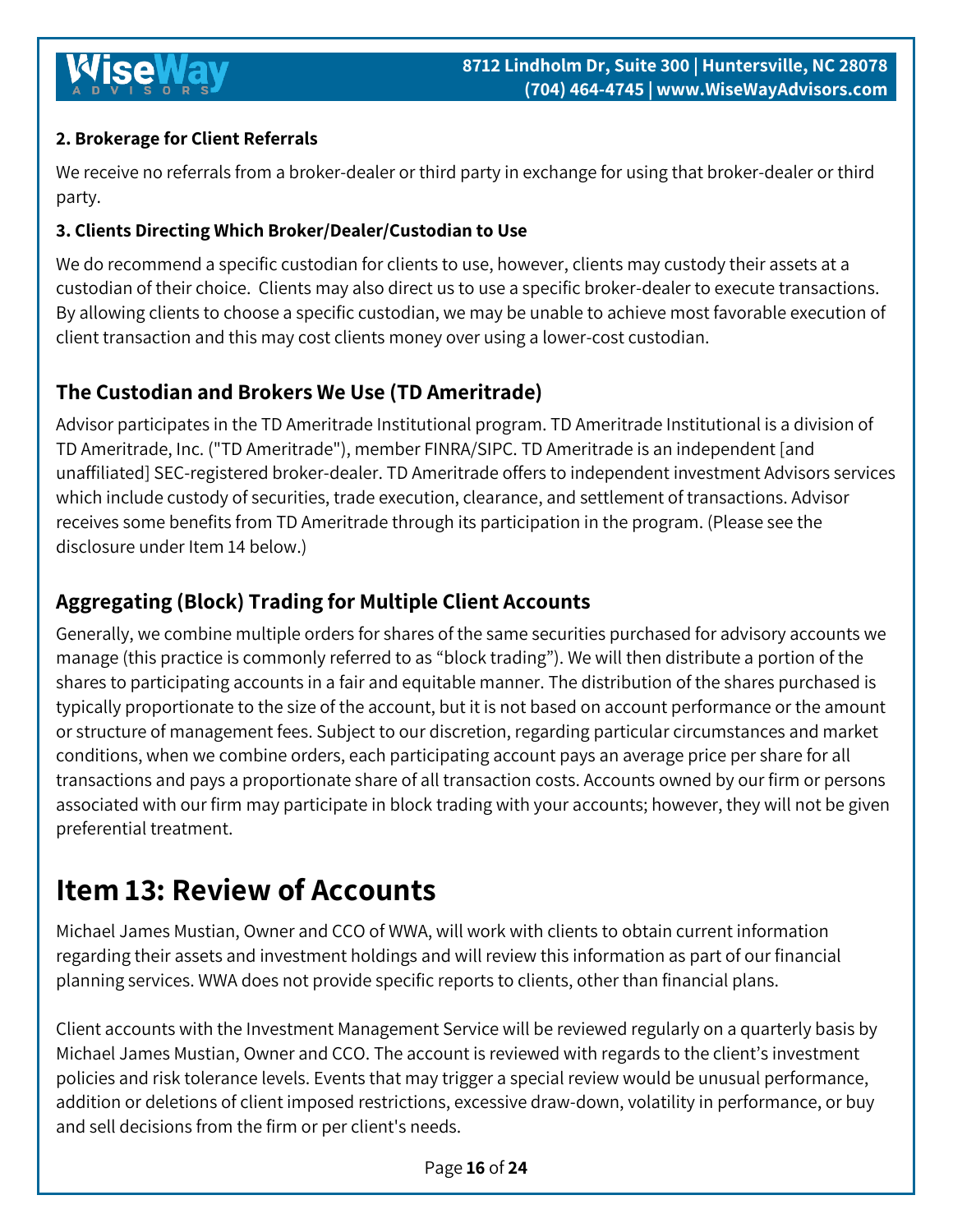Clients will receive trade confirmations from the broker(s) for each transaction in their accounts as well as monthly or quarterly statements and annual tax reporting statements from their custodian showing all activity in the accounts, such as receipt of dividends and interest.

WWA will provide written reports to Investment Management clients on a quarterly basis. We urge clients to compare these reports against the account statements they receive from their custodian.

# <span id="page-16-0"></span>**Item 14: Client Referrals and Other Compensation**

We do not receive any economic benefit, directly or indirectly, from any third party for advice rendered to our clients. Nor do we, directly or indirectly, compensate any person who is not advisory personnel for client referrals.

As disclosed under Item 12, above, Advisor participates in TD Ameritrade's institutional customer program and Advisor may recommend TD Ameritrade to Clients for custody and brokerage services. There is no direct link between Advisor's participation in the program and the investment advice it gives to its Clients, although Advisor receives economic benefits through its participation in the program that are typically not available to TD Ameritrade retail investors. These benefits include the following products and services (provided without cost or at a discount): receipt of duplicate Client statements and confirmations; research related products and tools; consulting services; access to a trading desk serving Advisor participants; access to block trading (which provides the ability to aggregate securities transactions for execution and then allocate the appropriate shares to Client accounts); the ability to have advisory fees deducted directly from Client accounts; access to an electronic communications network for Client order entry and account information; access to mutual funds with no transaction fees and to certain institutional money managers; and discounts on compliance, marketing, research, technology, and practice management products or services provided to Advisor by third party vendors. TD Ameritrade may also have paid for business consulting and professional services received by Advisor's related persons. Some of the products and services made available by TD Ameritrade through the program may benefit Advisor but may not benefit its Client accounts. These products or services may assist Advisor in managing and administering Client accounts, including accounts not maintained at TD Ameritrade. Other services made available by TD Ameritrade are intended to help Advisor manage and further develop its business enterprise. The benefits received by Advisor or its personnel through participation in the program do not depend on the amount of brokerage transactions directed to TD Ameritrade. As part of its fiduciary duties to clients, Advisor endeavors at all times to put the interests of its clients first. Clients should be aware, however, that the receipt of economic benefits by Advisor or its related persons in and of itself creates a potential conflict of interest and may indirectly influence the Advisor's choice of TD Ameritrade for custody and brokerage services.

# <span id="page-16-1"></span>**Item 15: Custody**

WWA does not accept custody of client funds except in the instance of withdrawing client fees.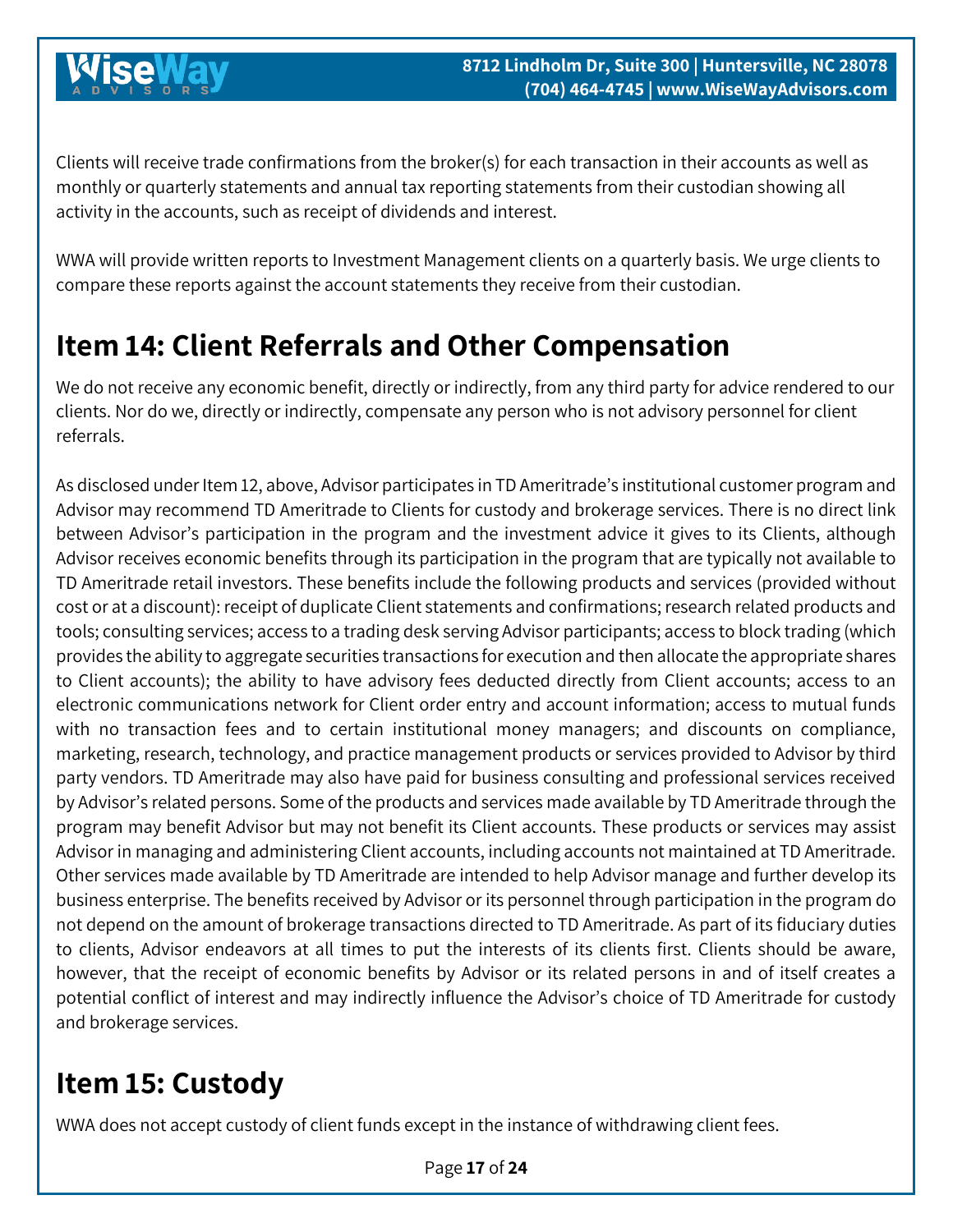For client accounts in which WWA directly debits their advisory fee:

- i. WWA will send a copy of its invoice to the custodian at the same time that it sends the client a copy.
- ii. The custodian will send at least quarterly statements to the client showing all disbursements for the account, including the amount of the advisory fee.
- iii. The client will provide written authorization to WWA, permitting them to be paid directly for their accounts held by the custodian.

Clients should receive at least quarterly statements from the broker-dealer, bank or other qualified custodian that holds and maintains client's investment assets. We urge you to carefully review such statements and compare such official custodial records to the account statements or reports that we may provide to you. Our statements or reports may vary from custodial statements based on accounting procedures, reporting dates, or valuation methodologies of certain securities.

# <span id="page-17-0"></span>**Item 16: Investment Discretion**

For those client accounts where we provide Investment Advisory Services, we maintain discretion over client accounts with respect to securities to be bought and sold and the amount of securities to be bought and sold. Investment discretion is explained to clients in detail when an advisory relationship has commenced. At the start of the advisory relationship, the client will execute a Limited Power of Attorney, which will grant our firm discretion over the account. Additionally, the discretionary relationship will be outlined in the advisory contract and signed by the client.

# <span id="page-17-1"></span>**Item 17: Voting Client Securities**

We do not vote Client proxies. Therefore, Clients maintain exclusive responsibility for: (1) voting proxies, and (2) acting on corporate actions pertaining to the Client's investment assets. The Client shall instruct the Client's qualified custodian to forward to the Client copies of all proxies and shareholder communications relating to the Client's investment assets. If the client would like our opinion on a particular proxy vote, they may contact us at the number listed on the cover of this brochure.

In most cases, you will receive proxy materials directly from the account custodian. However, in the event we were to receive any written or electronic proxy materials, we would forward them directly to you by mail, unless you have authorized our firm to contact you by electronic mail, in which case, we would forward you any electronic solicitation to vote proxies.

# <span id="page-17-2"></span>**Item 18: Financial Information**

Registered Investment Advisers are required in this Item to provide you with certain financial information or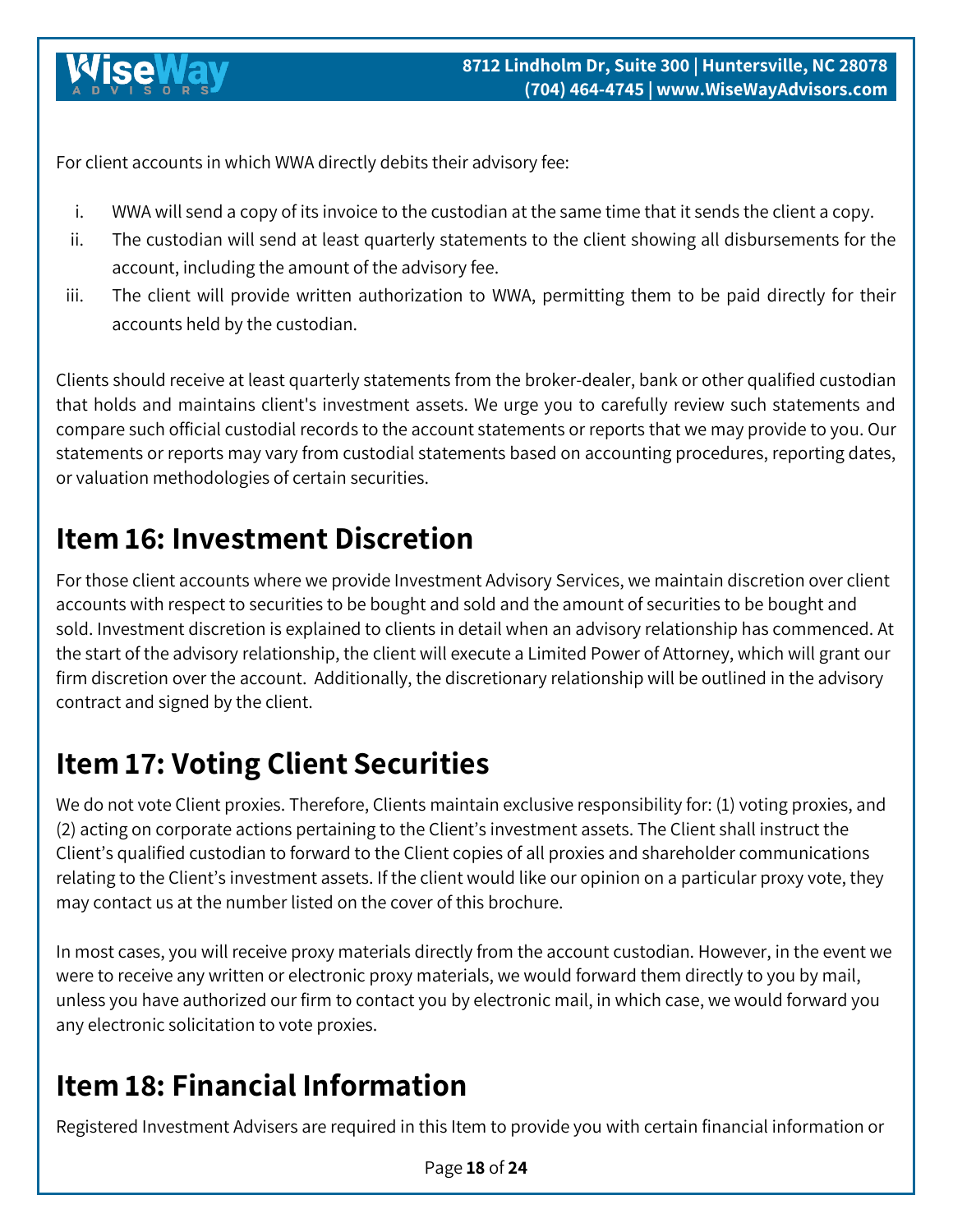disclosures about our financial condition. We have no financial commitment that impairs our ability to meet contractual and fiduciary commitments to clients, and we have not been the subject of a bankruptcy proceeding.

We do not have custody of client funds or securities or require or solicit prepayment of more than \$500 in fees per client six months in advance.

# <span id="page-18-0"></span>**Item 19: Requirements for State-Registered Advisers**

Michael J Mustian is the principal advisor of WiseWay Advisors LLC. Additional information regarding Mr. Mustian's education and business background is provided in the Brochure Supplement, Part 2B of Form ADV.

## Educational Background

- 2019 CFP® Professional Education Program, Tallahassee Community College
- 2003 Master of Divinity, Gardner-Webb University
- 1997 Bachelor of Arts, Gardner-Webb University

### Business Experience

- 06/2018 Present, WiseWay Advisors LLC, Owner and CCO
- 04/2018 06/2018, Rhino Wealth Management, Financial Advisor
- 06/2016 03/2018, Thrivent Investment Management, Financial Associate
- 10/2011 06/2016, Brookwood/Hope Church, Executive Pastor
- 09/2007 09/2011, Forest Pointe Church, Community Pastor

## Other Business Activities

Michael James Mustian is not involved with outside business activities.

### Performance-Based Fees

WWA is not compensated by performance-based fees.

### Material Disciplinary Disclosures

No management person at WiseWay Advisors LLC has ever been involved in an arbitration claim of any kind or been found liable in a civil, self-regulatory organization, or administrative proceeding.

### Material Relationships That Management Persons Have With Issuers of Securities

WiseWay Advisors LLC, nor Michael James Mustian, have any relationship or arrangement with issuers of securities, in addition to what is described in Item 10.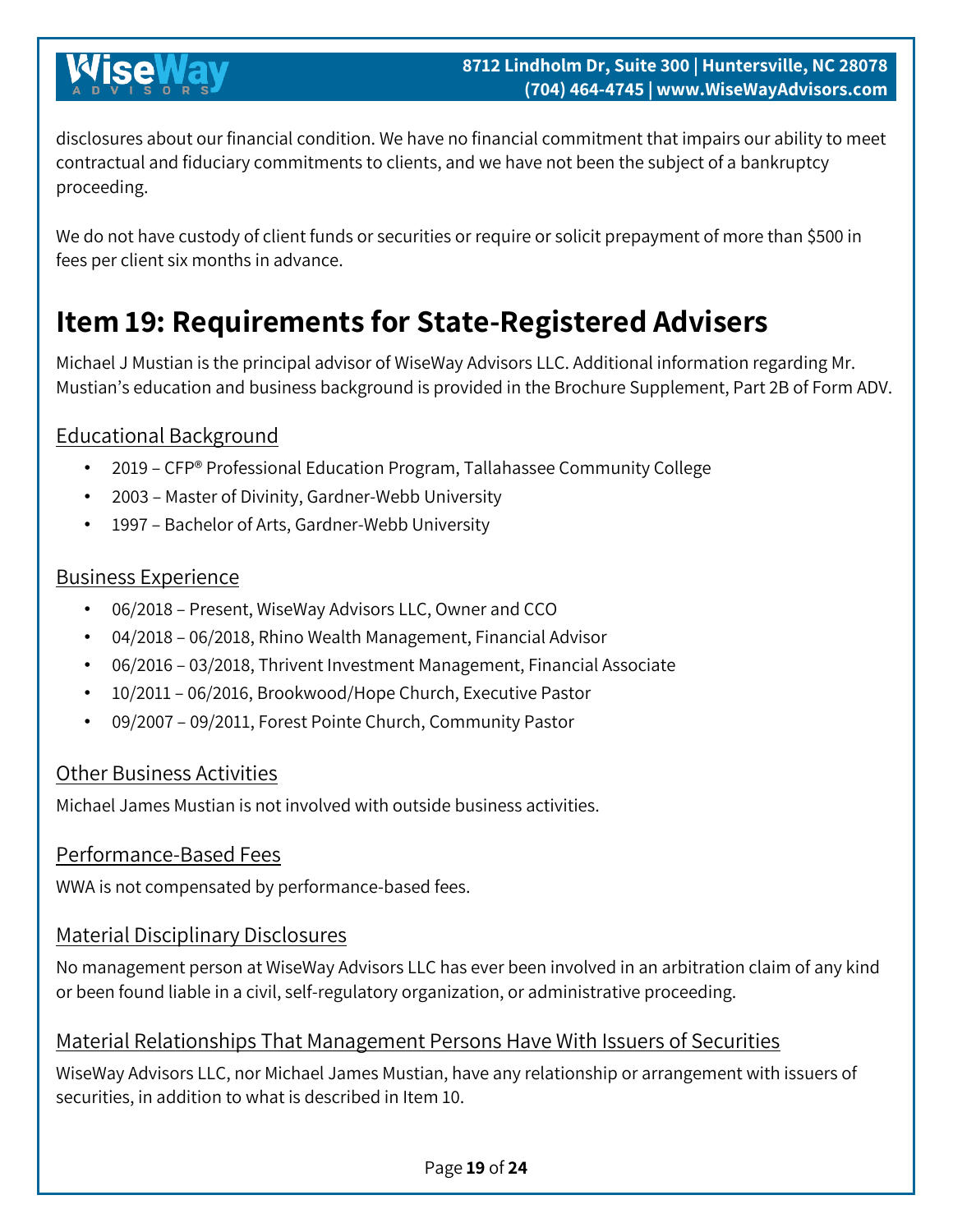

### Additional Compensation

Michael James Mustian does not receive any economic benefit from any person, company, or organization, in exchange for providing clients advisory services through WWA.

#### **Supervision**

Michael James Mustian, as Owner and Chief Compliance Officer of WWA, is responsible for supervision. He may be contacted at the phone number on this brochure supplement.

#### Requirements for State Registered Advisers

Michael James Mustian has NOT been involved in an arbitration, civil proceeding, self-regulatory proceeding, administrative proceeding, or a bankruptcy petition.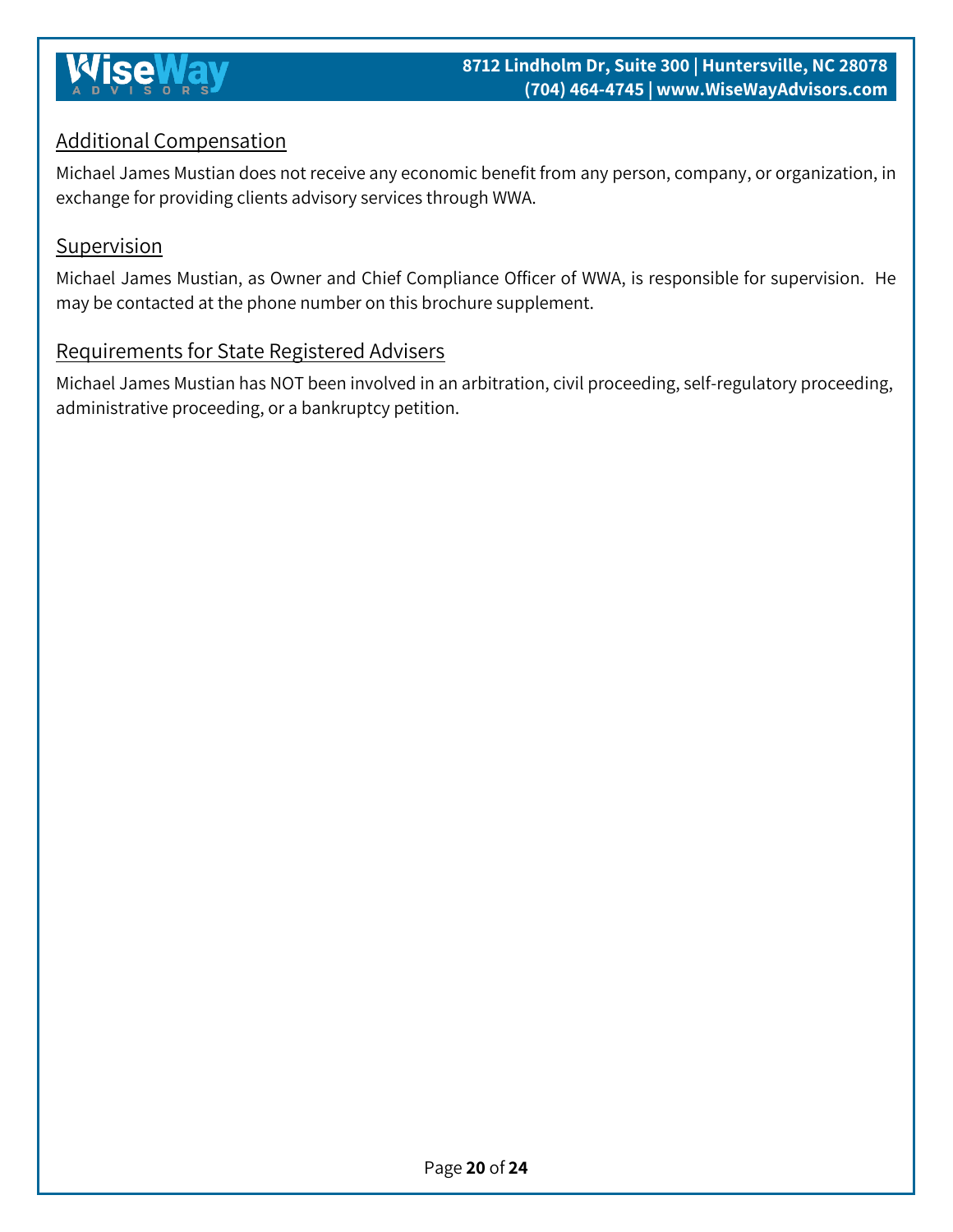# WiseWay Advisors LLC 8712 Lindholm Dr, Suite 300 Huntersville, NC 28078 (704) 464-4745 Dated January 26, 2022

# **Form ADV Part 2B – Brochure Supplement**

### <span id="page-20-0"></span>For

# **Michael James Mustian, CFP® [Individual CRD# 6646857]**

## Owner, and Chief Compliance Officer

This brochure supplement provides information about Michael James Mustian that supplements the WiseWay Advisors LLC ("WWA") brochure. A copy of that brochure precedes this supplement. Please contact Michael James Mustian if the WWA brochure is not included with this supplement or if you have any questions about the contents of this supplement.

Additional information about Michael James Mustian is available on the SEC's website at [www.adviserinfo.sec.gov](http://www.adviserinfo.sec.gov/) which can be found using the identification number 6646857.

#### Page **21** of **24**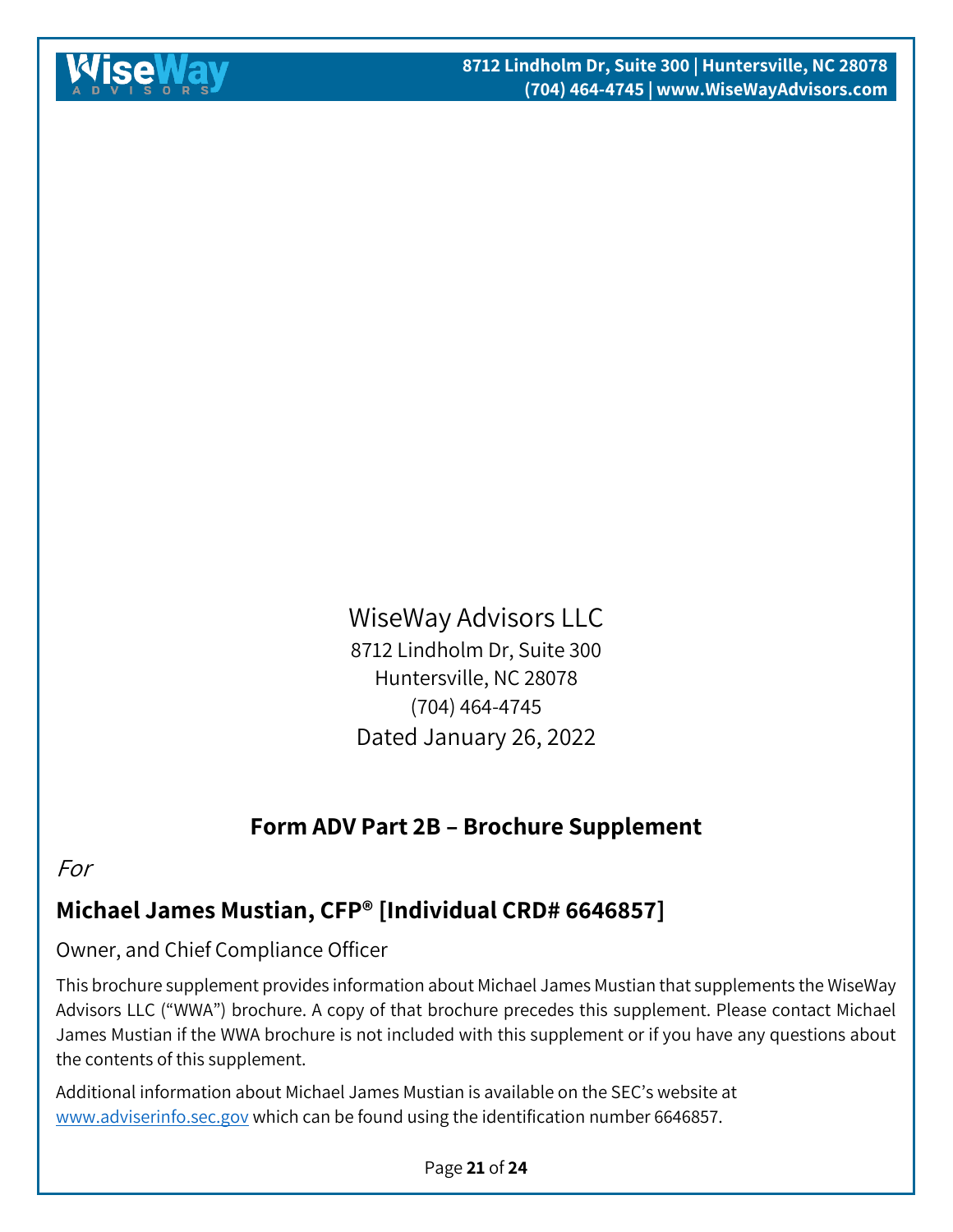## **Item 2: Educational Background and Business Experience**

### **Michael James Mustian**

Born: 1975

### **Educational Background**

- 2019 CFP® Professional Education Program, Tallahassee Community College
- 2003 Master of Divinity, Gardner-Webb University
- 1997 Bachelor of Arts, Gardner-Webb University

### **Business Experience**

- 06/2018 Present, WiseWay Advisors LLC, Owner and CCO
- 04/2018 06/2018, Rhino Wealth Management, Financial Advisor
- 06/2016 03/2018, Thrivent Investment Management, Financial Associate
- 10/2011 06/2016, Brookwood/Hope Church, Executive Pastor
- 09/2007 09/2011, Forest Pointe Church, Community Pastor

## **Professional Designations, Licensing & Exams**

**The CERTIFIED FINANCIAL PLANNER™,** CFP® and federally registered CFP (with flame design) marks (collective, the "CFP® marks") are professional certification marks granted in the United States by Certified Financial Planner Board of Standards, Inc. ("CFP Board").

The CFP® certification is a voluntary certification; no federal or state law or regulation requires financial planners to hold CFP® certification. It is recognized in the United States and a number of other countries for its (1) high standard of professional education; (2) stringent code of conduct and standards of practice; and (3) ethical requirements that govern professional engagements with clients. Currently, more than 80,000 individuals have obtained CFP® certification in the United States.

To attain the right to use the CFP® marks, an individual must satisfactorily fulfill the following requirements:

• **Education** – Complete an advanced college-level course of study addressing the financial planning subject areas that CFP Board's studies have determined as necessary for the competent and professional delivery of financial planning services, and attain a Bachelor's Degree from a regionally accredited United States college or university (or its equivalent from a foreign university). CFP Board's financial planning subject areas include insurance planning and risk management, employee benefits planning, investment planning, income tax planning, retirement planning, and estate planning;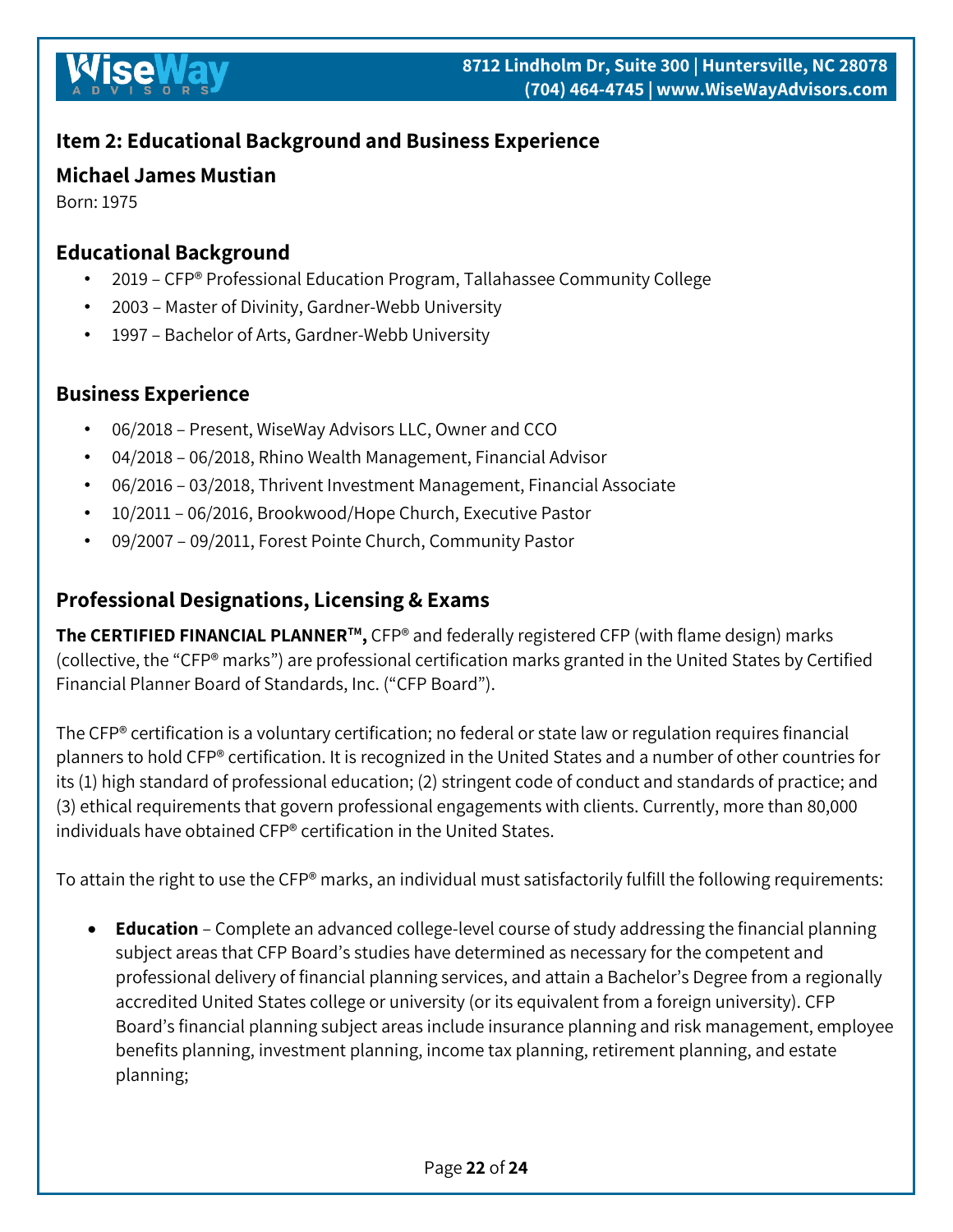- **Examination**  Pass the comprehensive CFP® Certification Examination. The examination includes multiple-choice questions, including stand-alone questions and sets of questions associated with short scenarios or more lengthy case histories;
- **Experience**  Complete at least three years of full-time financial planning-related experience (or the equivalent, measured as 2,000 hours per year); and
- **Ethics**  Agree to be bound by CFP Board's Standards of Professional Conduct, a set of documents outlining the ethical and practice standards for CFP® professionals.

Individuals who become certified must complete the following ongoing education and ethics requirements in order to maintain the right to continue to use the CFP® marks:

- **Continuing Education**  Complete 30 hours of continuing education hours every two years, including two hours on the Code of Ethics and other parts of the Standards of Professional Conduct, to maintain competence and keep up with developments in the financial planning field; and
- **Ethics**  Renew an agreement to be bound by the Standards of Professional Conduct. The Standards prominently require that CFP® professionals provide financial planning services at a fiduciary standard of care. This means CFP® professionals must provide financial planning services in the best interests of their clients.

CFP® professionals who fail to comply with the above standards and requirements may be subject to CFP Board's enforcement process, which could result in suspension or permanent revocation of their CFP® certification.

**Certified Kingdom Advisor® (CKA®)**: CKA® is a designation granted by Kingdom Advisors to individuals who have demonstrated themselves to be:

- Able to Apply Biblical Wisdom in Counsel: By successfully completing the rigorous Certified Kingdom Advisor® coursework and examination.
- Technically Competent: By providing evidence of an approved professional designation (varying by discipline) or by having at least 10 years full-time experience in their discipline.
- Ethical: By agreeing to espouse and practice the Kingdom Advisors Code of Ethics, by maintaining active local church involvement, and by providing pastoral and client letters of reference.
- Biblical Stewards: By pledging that they practice biblical stewardship in their personal and professional lives and by giving regularly in proportion to their income.

**Accredited Asset Management Specialist (AAMS®)**: Individuals who hold the AAMS® designation have completed a course of study encompassing investments, insurance, tax, retirement, and estate planning issues. Additionally, individuals must pass an end-of-course examination that tests their ability to synthesize complex concepts and apply theoretical concepts to real-life situations.

#### Page **23** of **24**